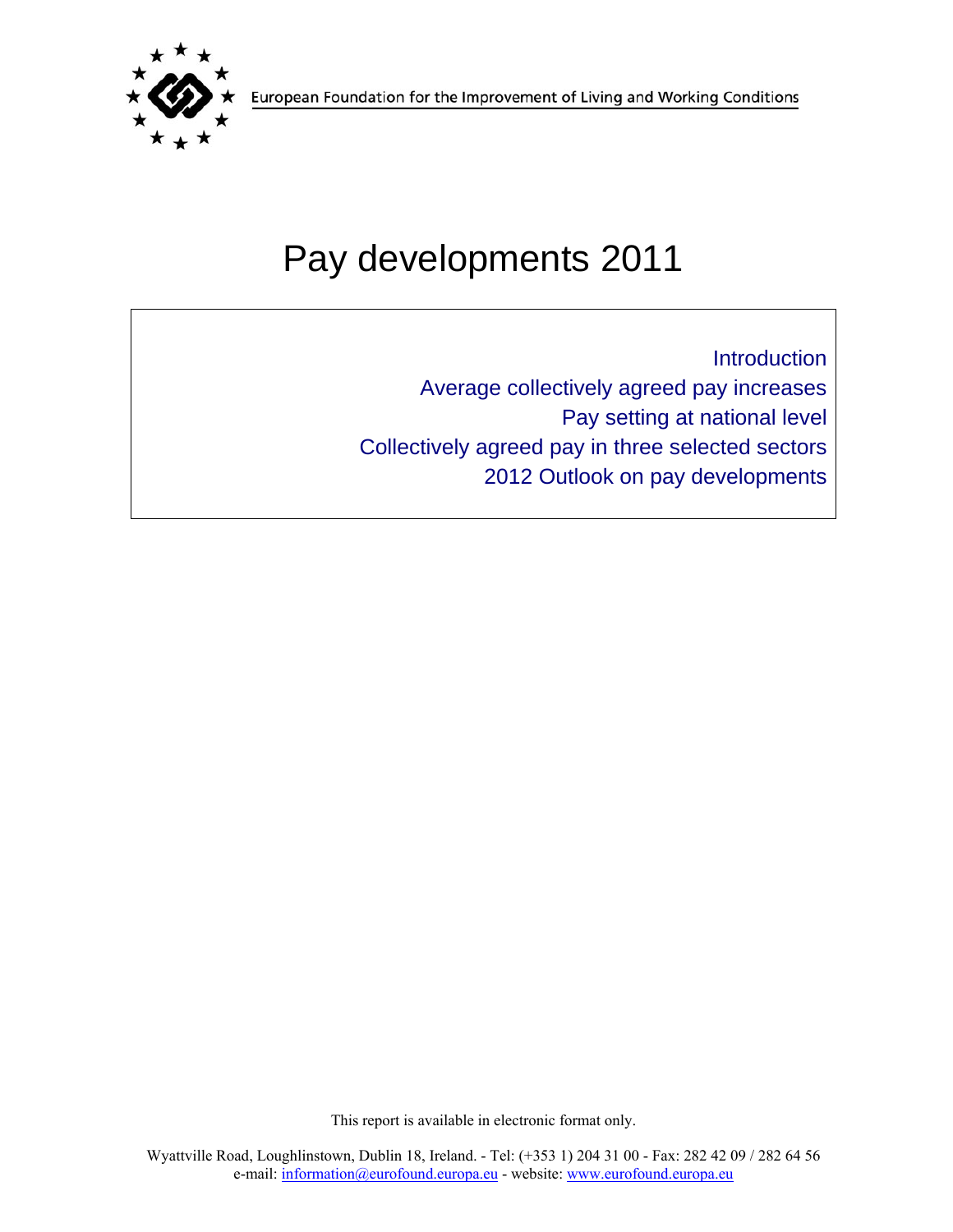*According to EIRO's annual analysis of pay trends, average collective agreed nominal pay increases in 2011 did not differ greatly from 2010 in most of the 13 countries with available data. Most variations ranged between 0.1 and 0.4 percentage points, except for Belgium with the highest growth in nominal pay increases, and Portugal and Malta where the biggest reductions took place. In most Member States, the nominal increases agreed for 2011 did not compensate for the rise in prices. The report also examines collectively agreed pay increases in three selected sectors (chemicals, retail and civil service). The civil service sector stands out particularly as one in which a significant number of countries registered pay freezes or cuts. The effects of the recession on wage setting are still being felt throughout the European Union and all the evidence points to the continuation of very modest pay increases, freezes and cuts.* 

# **Introduction**

Wage setting is of vital importance in industrial relations in all countries. Differing national systems of pay formation, taxation and social security, and the various ways in which pay-related statistics are collected and presented, make comparisons between countries hard to draw. Pay setting takes place at various levels (national, sectoral, company, regional, and combinations between them), involves different actors (social partners, governments, management), who are interacting in different ways (on a bipartite or tripartite level). One main distinction is between multi-employer and single-employer agreements. Depending on the industrial relations system of the country, and the tradition of the cooperation between the main social actors and the government, pay can be regulated through legislation or collective bargaining. This report focuses mainly on collectively agreed arrangements.

Within the context of the economic crisis, the level of agreed pay increases has been a source of major concern across Europe. The recent social and economic turbulence has put the debate about wage levels and wage setting mechanisms back at the top of the agenda in the European Union. Last year's report found that, during 2010, most countries and sectors experienced a considerable decline in the rates of collectively agreed pay increases. The current report finds that while some countries such as Czech Republic and Portugal continue to decline, others seem to have experienced a turning point in 2011, with higher average collective agreed increases than the year before (for example Germany). However, those nominal increases did not mean positive increases in real terms in the majority of countries. In the Euro plus pact (167Kb PDF), governments of the eurozone countries (to be joined by other Member States) agreed in 2011 that, in order to foster competitiveness, they have to introduce reforms to ensure that the increase in costs are in line with increases in productivity. Some of the most relevant reforms are to

*review wage-setting arrangements, and, where necessary, the degree of centralisation in the bargaining process, and the indexation mechanisms, while maintaining the autonomy of the social partners in the collective bargaining process; and to ensure that wages settlements in the public sector support the competitiveness efforts in the private sector (bearing in mind the important signalling effect of public sector wages).* 

The plan also suggested that wage settlements in the public sector support competitiveness efforts in the private sector.

This report draws on contributions to the European Industrial Relations Observatory (EIRO) and attempts to give an overview of developments in collectively agreed pay during 2011 in the EU and Norway, drawing comparisons with 2010. It aims to relate national data on collectively agreed pay to the national systems of pay setting and reports on changes to these systems, where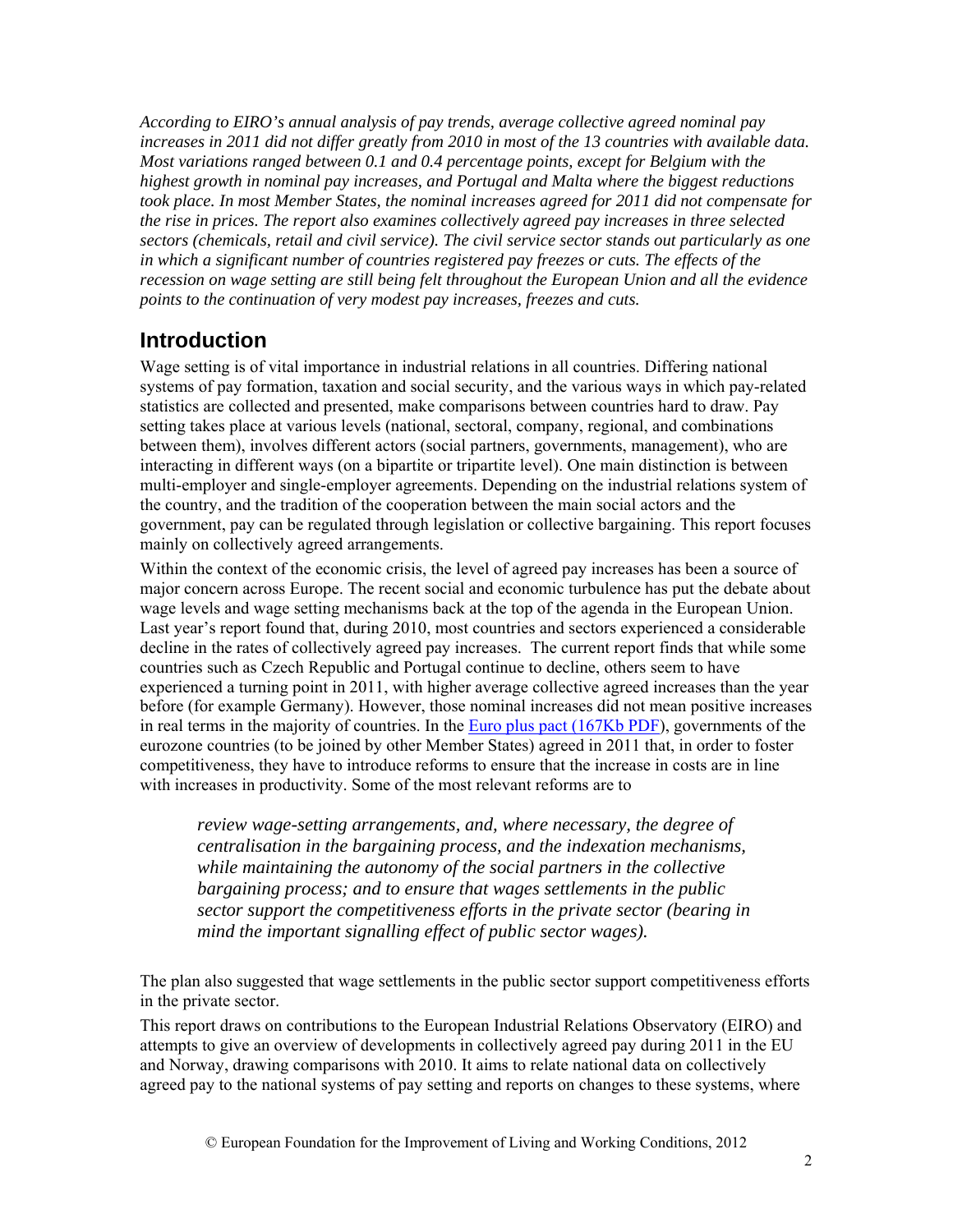such information is available. While it does not provide an overview of changes in wage-setting processes across Europe, it reports on recent developments. In particular, the report:

- maps and presents national evidence of pay set within collective agreements or by law at various levels for 2011 and presents trend developments compared with 2010;
- details the national-level of pay setting (relevant for some countries), at which mechanisms of indexation are set and trend-setting agreements or recommendations are made by social partners and/or governmental institutions;
- examines the 2011 pay-setting developments within three sectors: chemicals, retail and civil service;
- presents the recent developments on minimum wages and respective youth pay rates, where applicable, complemented by information on recent discussions that took place in some countries;
- includes a brief section on gender issues addressed in collective pay setting and concludes with a brief outlook on the developments in 2012.

## **Average collectively agreed pay increases**

Almost half of the European Member States have databases recording collective agreements. These databases are run by official authorities, statistical offices or private providers. The scope of these databases varies: some refer to the full number of collective agreements made (for example, as in Spain or Sweden), while others list the major agreements (for instance, as in Slovakia or Italy). Owing to the fact that collectively agreed pay setting takes place at different levels in the various countries, and is differently recorded and analysed within the databases, cross-country comparisons should be made with the utmost caution. More important here is the comparison drawn within countries over time.

#### **Collectively agreed pay in nominal terms**

Figure 1 depicts the average nominal collectively agreed pay changes in 2010 and 2011, which were based on collective agreements. From the countries observed, Slovakia experienced the highest collectively agreed pay increase (3.7 %), followed by the Czech Republic (2.9%). If we compare the development between 2010 and 2011 we can divide the countries into two groups:

- Countries with growing pay increases include Austria, Belgium, Germany, France, the Netherlands, Slovakia, Spain and the UK.
- Countries with reducing pay increases comprise of Czech Republic, Italy, Malta, Portugal and Sweden.

The most dramatic changes in the European Union took place in Belgium, Malta and Portugal. In Portugal, the average agreed pay increases dropped from 2.4% to 1.5% whereas in Malta the average agreed increase of 2.5% in 2010 gave way to an increase of only 0.5%, the lowest in the observed countries in 2011. In contrast, the average agreed pay increases of wages in Belgium grew from 0.6% in 2010 to 2.6% in 2011.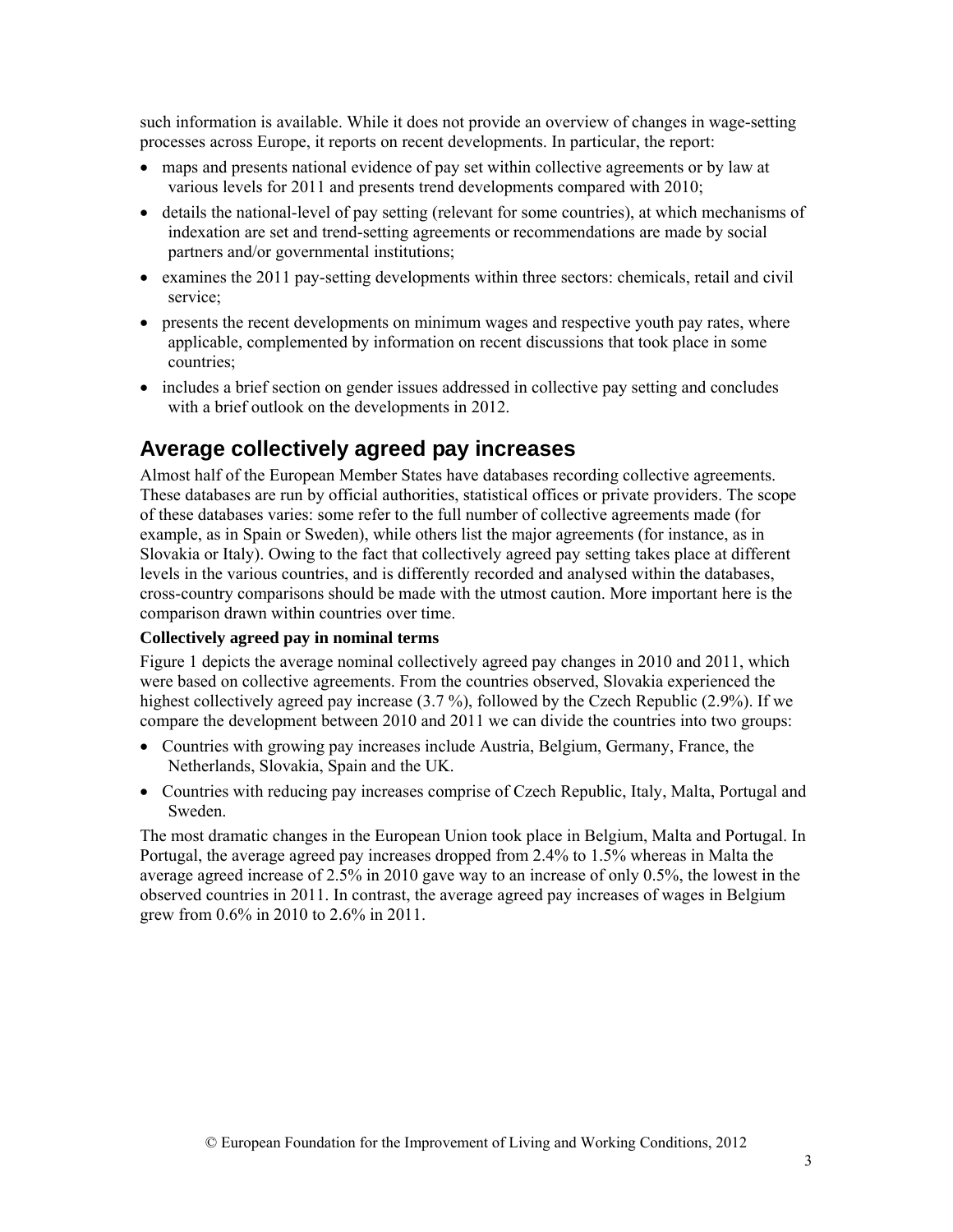*Figure 1: Average nominal collectively agreed pay increase based on collective agreements databases, 2010 and 2011 (%)* 



Source: National collective agreements databases, as reported by EIRO national correspondents; Data from Malta are based on data for production and market services from September 2009 to September 2010, and September 2010 to September 2011. Data from Austria concern the collectively agreed minimum wage increase.

**Figure 2: Average nominal collectively agreed pay increase based on collective agreements databases, 2010 and 2011 (%)**

#### **Collectively agreed pay in real terms**

The figure below summarises the average real collectively agreed pay changes in 2010 and 2011. In 2011, the agreed pay in real terms grew only in Sweden (0.9%) and in the Czech Republic (0.8%). The UK experienced the highest decrease of collectively agreed pay in real terms (- 2.6%), followed by Malta (-2.2%) and Portugal (-2%).

Generally speaking, the changes in pay increases in real terms were considerably lower in 2011 than in 2010, with most countries presenting negative figures. Only two out of 13 countries (Czech Republic and Sweden) experienced an increase of real collectively agreed pay – compared with nine countries in 2010. From the countries included, the real pay increases were, in 2011, higher than in 2010 only in Belgium and Sweden. The countries with the highest drop in the rate of pay change are Malta (by 3.5 percentage points) and Slovakia (by 3.2 percentage points).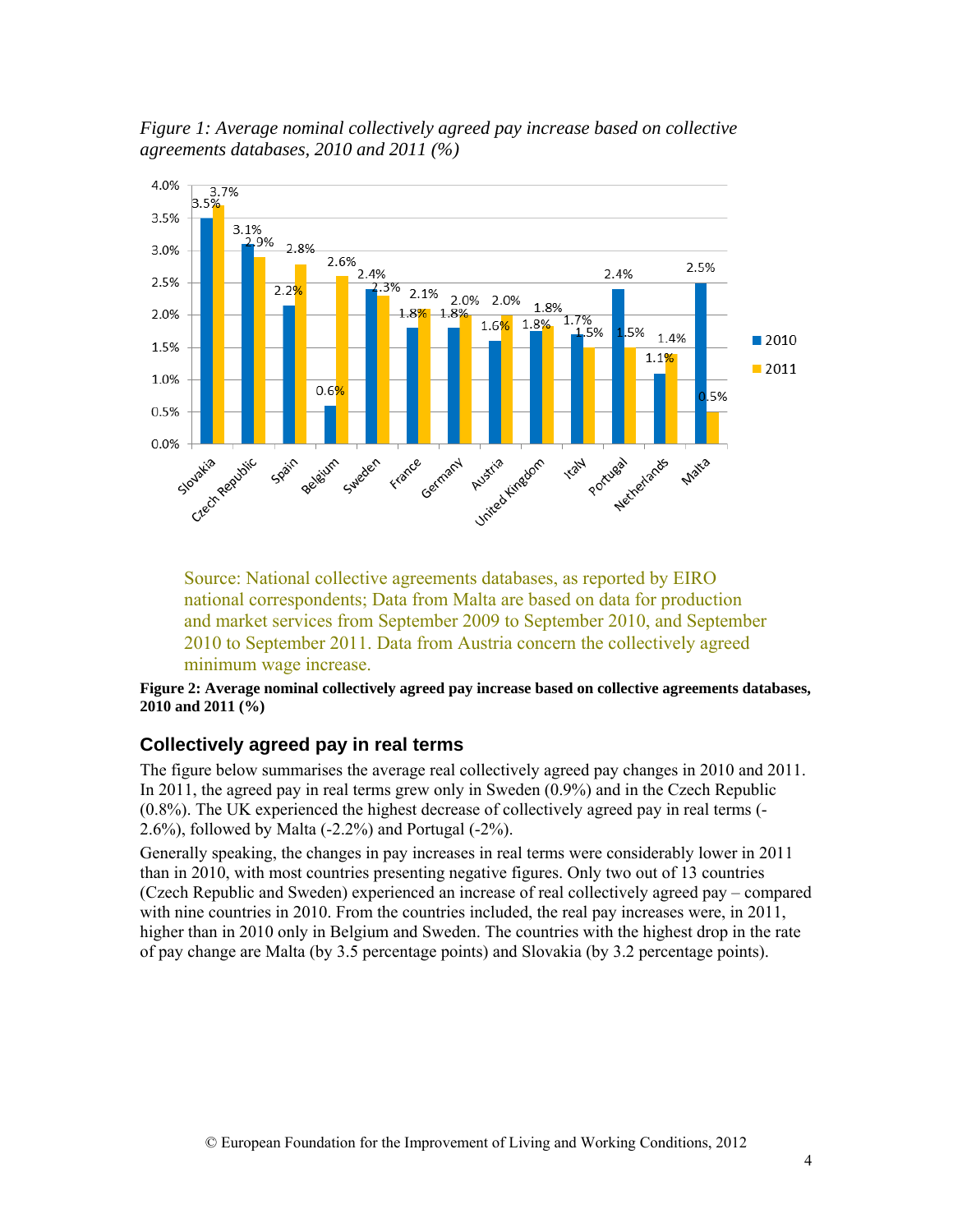*Figure 3: Average collectively agreed pay increase, in real terms, based on collective agreements databases, 2010 and 2011 (%)* 



Source: National collective agreements databases, as reported by EIRO national correspondents

Notes: The average real collectively agreed pay change is calculated as

$$
pay\ increase_{real}=\frac{1+pay\ increases_{nominal}}{1+inflation\ rate}-1
$$

where the inflation rate is based on the average annual change rate of the *European Harmonised Index of Consumer Prices* (HICP) from Eurostat; Data for Malta are based on data for production and market services in periods September 2009 to September 2010 and September 2010 to September 2011. Data from Austria concern the collectively agreed minimum wage increase.

**Figure 2: Average collectively agreed pay increase, in real terms, based on collective agreements databases, 2010 and 2011 (%)** 

## **Pay setting at national level**

This section covers the countries in which agreements, or other arrangements at national level which cover 'major parts' of the economy, set the pace for, or give indication for further lowerlevel bargaining agreements. National regulation on the level of minimum wages is not considered here unless the increases of minimum wages serve as the minimum level for basic wages to be topped up in agreements at lower levels. This is or has been the case in Greece and Romania. The report broadly distinguishes between three different forms of pay setting at national level:

- **Indexation mechanisms** (see also the background paper to the Eurofound study on Wage indexation in the European Union).
- National or broad **intersectoral level** agreements on pay changes between the social partners and/or government or recommendations to lower-level actors.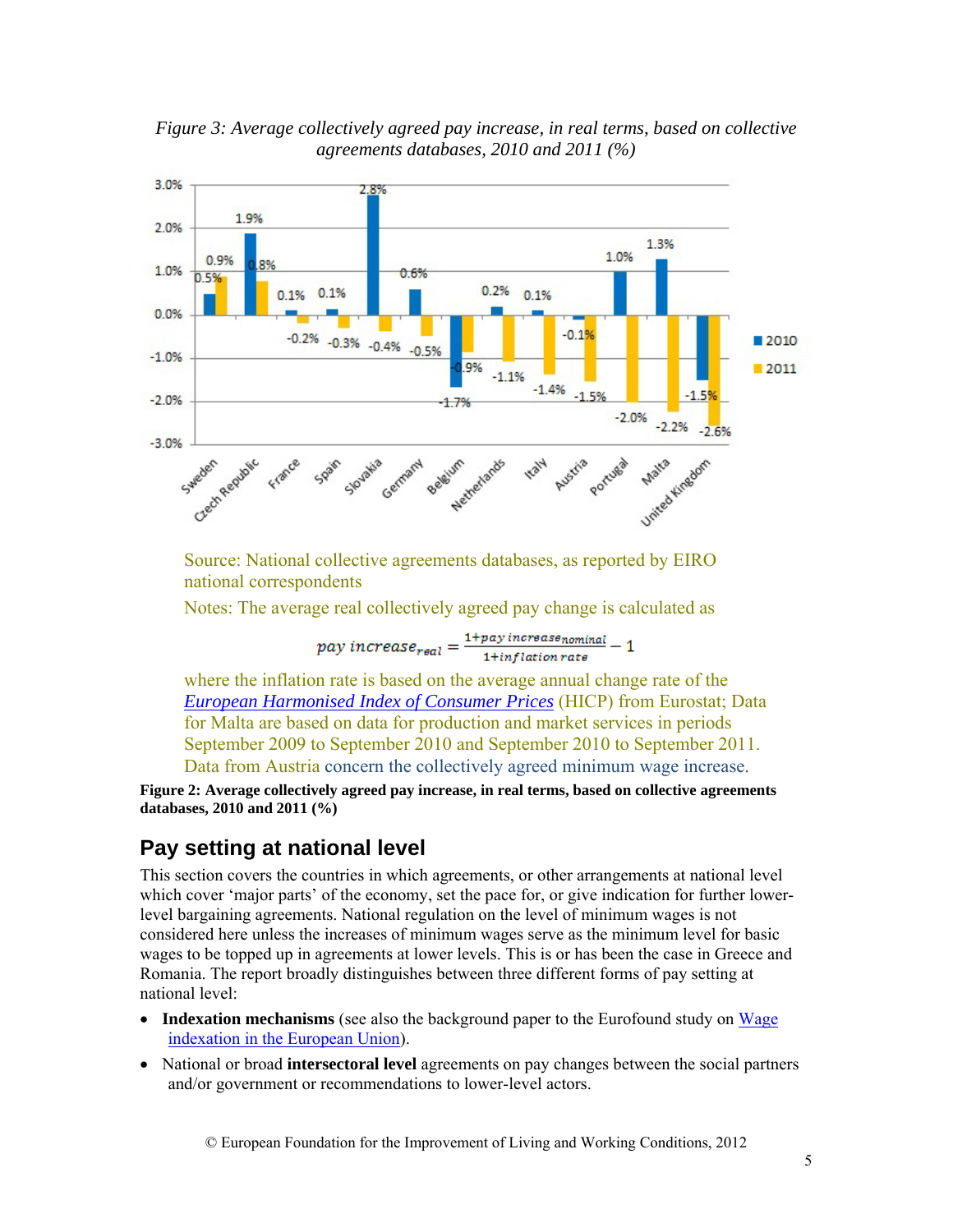• Larger (inter)sectoral agreements that can be viewed as **trend-setting agreements** for further bargaining.

#### **Indexation mechanisms**

From the 28 countries covered by this study only four countries have a general wage indexation mechanism (Belgium, Cyprus, Luxembourg and Malta). In Spain, the wage indexation is not provided by law but it plays an important role in collective agreements. Wage indexation maintains employees' purchasing power levels, regardless of the outcomes of collective bargaining processes. In countries where an indexation mechanism exists, it is subject to debate as it is held responsible for fuelling inflationary pressures. Proponents however claim that wage indexation systems can be sustainable and profitable in the long term if the inflation levels are rather low and steady. In the past, wage indexation mechanism operated in Denmark (until 1982), France (until 1983), Italy (until 1992), Netherlands (until 1982) and Poland (until 2009). The following paragraphs give concise descriptions of the national indexation mechanisms and the most recent developments. The information is summarised in Table 1.

| <b>Country</b> | Coverage                                      | Method of<br>adjustment                                              | <b>Regularity of</b><br>adjustment                       | <b>Adjustment in</b><br>2011                     |
|----------------|-----------------------------------------------|----------------------------------------------------------------------|----------------------------------------------------------|--------------------------------------------------|
| <b>Belgium</b> | Pay<br>Minimum wage<br><b>Social benefits</b> | <b>Health index</b>                                                  | <b>Usually every</b><br>year<br>during the first<br>term | 2.6% (estimate)                                  |
| <b>Cyprus</b>  | Pay                                           | <b>Consumer Price</b><br>Index                                       | Every six<br>months                                      | 2.6%                                             |
| Luxembourg     | Pay<br>Minimum wage<br><b>Social benefits</b> | <b>Consumer Price</b><br>Index (only if it<br>rises above<br>$2.5\%$ | Every six<br>months                                      | 1.86%                                            |
| <b>Malta</b>   | Pay<br>Minimum wage<br><b>Pensions</b>        | <b>Retail Price</b><br><b>Index</b>                                  | Every year                                               | Increase of<br>weekly wage by<br><b>EUR 1.16</b> |

#### **Table 1: Summary of indexation mechanisms by country**

*Source: Eurofound (2010): Wage indexation in the European Union, Background Paper and information of the EIRO national centres.* 

#### *Belgium*

Belgian wages, minimum wage and social benefits are linked to the health index (the consumer price index excluding the price of tobacco, alcohol and fuel energy) in order to maintain the purchasing power of households at the same level, regardless of how the cost of living changes. Automatic wage indexation is organised by collective agreements in the private sector, mostly at sector level. Indexation also forms a part of the statutory employment regulations of civil servants. The general cross-sectoral agreement covers all blue-collar and white-collar workers employed in the private sector (3,433,500 people in September 2011). The overall coverage rate is estimated to be 95% as the majority of higher-level managerial staff and employees that are not covered by a sector regulation do not have this indexation. For 2011 the agreement allowed only for the regular indexation of salaries without any further rise. For comparison, in 2010 the only increase in purchase power permitted was an extra maximum lump sum of  $E$ 250. The system of wage indexation is currently being debated, partly due to the advice coming from the new rules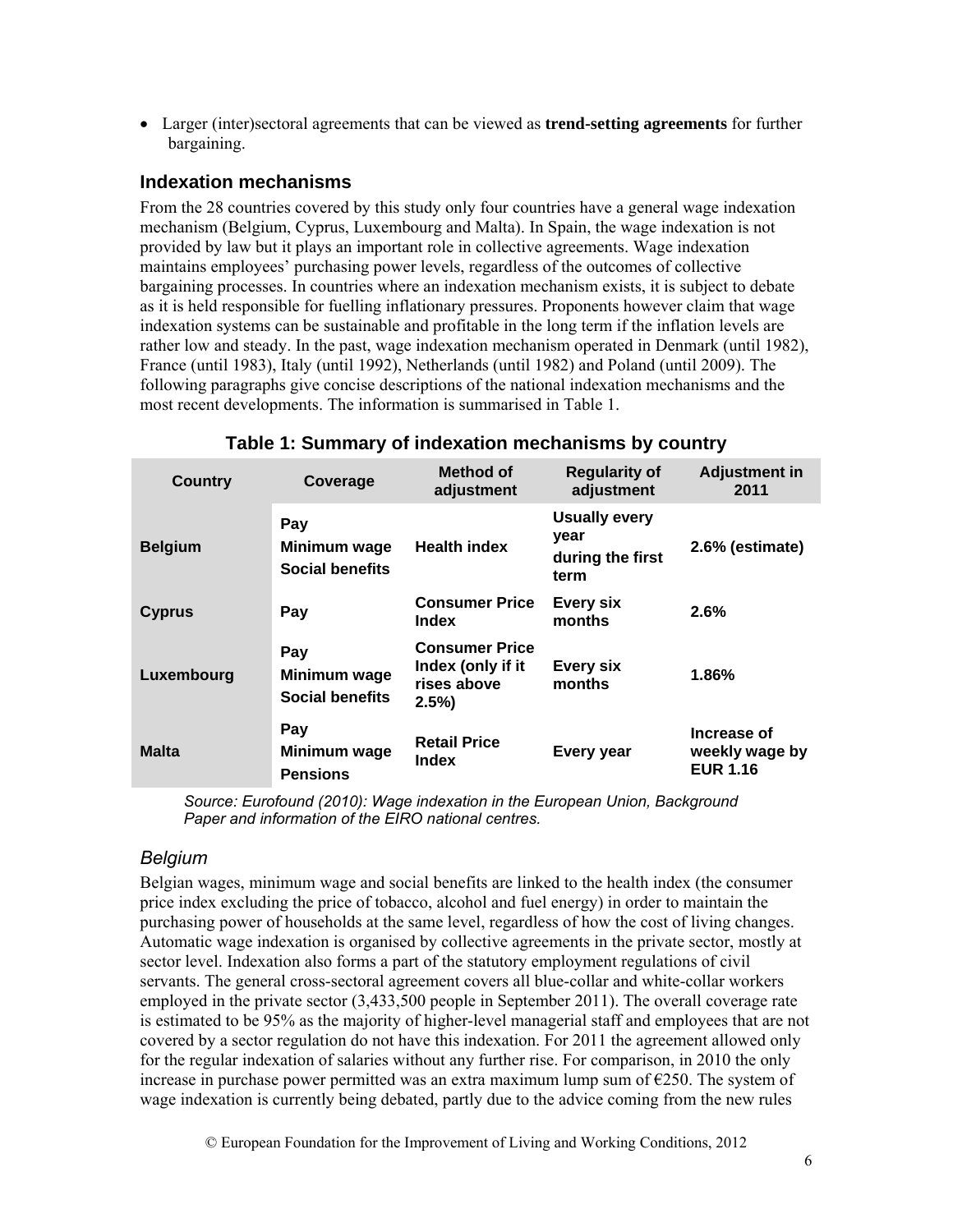on EU economic governance. However, no revisions were made to the system in 2011. According to the calculation from the Federal Planning Bureau (FBP/BFP), the indexation of salaries was 0.5% in 2010 and 2.6% in 2011 (only sector agreements in the private sector were taken into account, 2011 is an estimate).

## *Cyprus*

In the Cypriot system of collective bargaining, a basic factor for the rate of pay increases is the system of pay indexation, in force since 1944. In accordance with the present system of calculating the cost of living allowance (COLA), workers' total earnings at the end of every six month period are readjusted on the basis of the percentage change in the Consumer Price Index (CPI) for the preceding six-month period. The system applies at national level and covers employees in all sectors of economic activity. Although there are no data available, it is estimated that COLA covers about 70% of all employees. The COLA increase in 2010 was 2.3% and 2.6% in 2011.

## *Luxembourg*

In Luxembourg, salaries, wages and social benefits (including the social minimum wage) are proportionally adjusted to the rise in the cost of living, which is measured by the Consumer Price Index. The CPI and its impact on the sliding pay scale are published monthly by the national statistics office (Statec). The adjustment takes place if the consumer price index has risen above 2.5% in the previous six months. The indexation of wages covers all employees. The adjustment of wages through the application of this mechanism in Luxembourg was 1.66% in 2010 relative to 2009 and 1.86% in 2011 relative to 2010.

## *Malta*

Wage indexation in Malta is based on the annual average inflation rate as determined by the Retail Price Index. This establishes the cost of living allowance (COLA) which is mandatory for all firms and which is granted to all employees every January. The European Commission recently recommended that Malta should review its wage indexation systems because it is becoming less competitive (**MT1107019I**). Nevertheless, no changes were made to the system of the indexation in 2011. The increase in weekly wages for 2010 was EUR 5.82 and EUR 1.16 for 2011.

## **National-level or intersectoral agreements and recommendations**

National-level or intersectoral agreements and recommendations were identified in Belgium, Greece, Hungary, Italy, Latvia, Romania, Slovenia and Spain. In Greece and Romania the agreements relate to determining the minimum wage. In Latvia and Slovenia the agreements primarily concern pay in the public sector. In Bulgaria and Ireland such agreements are no longer used. In Ireland the system of national social partnership wage agreements collapsed in 2009 (**IE0912019I**). In Italy, social partners decide a maximum amount of increases to be agreed on in lower-level negotiations.

## *Greece*

Until 2010, the two-year National General Collective Labour Agreement set the national minimum wage as the basis for the further negotiations at sectoral level in the private sector, which can top that minimum (**GR0808019Q**). As a response to the troubling economic situation, changes were made to the way minimum wages were determined:

- free collective bargaining has been restricted;
- state authorities directly intervene in the process;

© European Foundation for the Improvement of Living and Working Conditions, 2012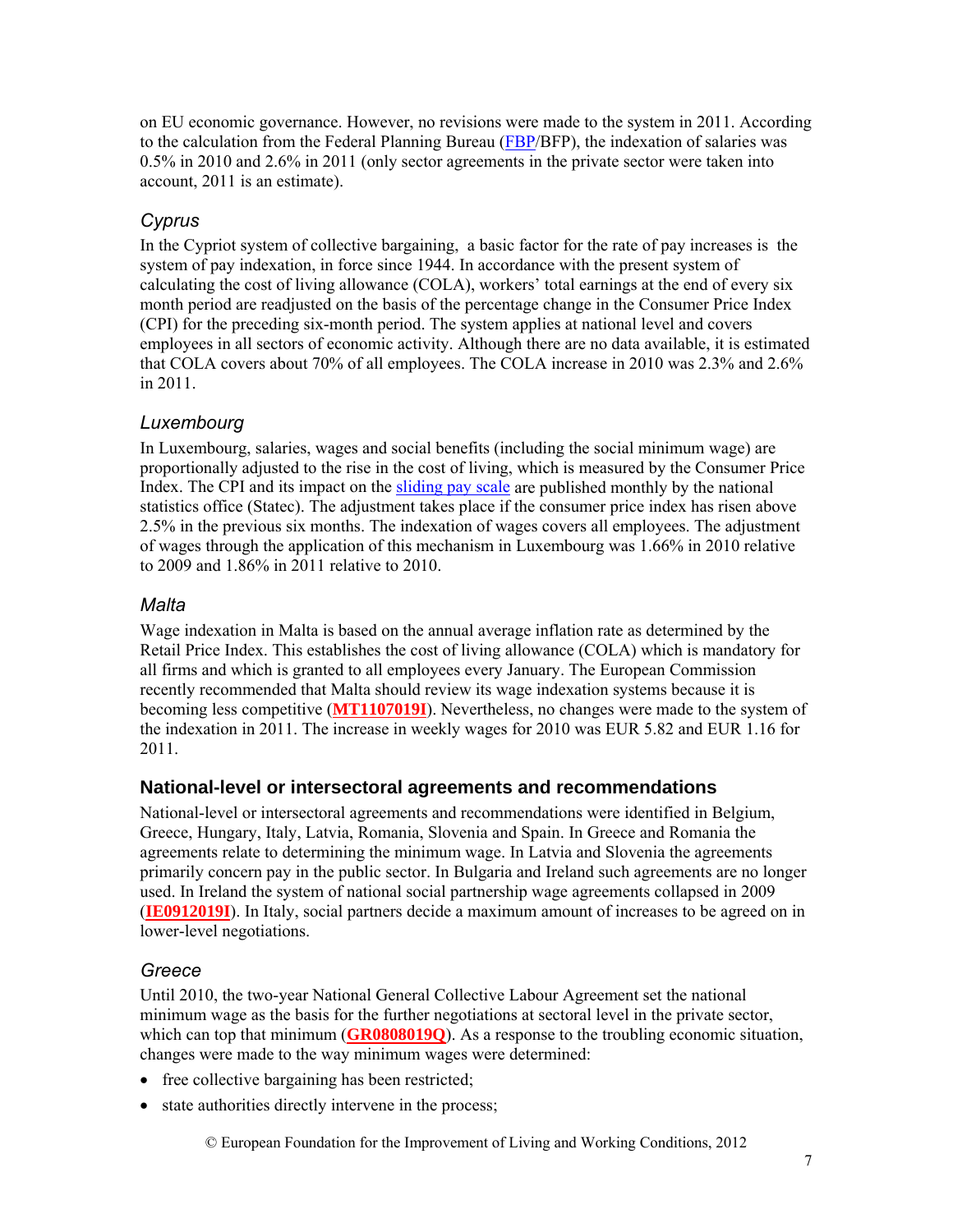- sub-minima were allowed for groups at risk (such as young and long-term unemployed people);
- both sides of industry can now resort to arbitration if they disagree with the mediator (**GR1011029I**).

The agreement for 2010-2012 did not provide for any nominal increases in 2010, and those agreed from 1 July 2011 (1.6%) add up to a rate equal the annual rise in the Eurozone's inflation rate. The same mechanism applies in 2012. There is a wage freeze for public sector and public utility workers.

#### *Hungary*

The tripartite National Interest Reconciliation Council (OÉT) agrees an annual recommendation for pay increases in the following year. While the agreement on minimum wages is mandatory for every employer, OÉT can only recommend other rates. The agreement refers to all employees (about 3.2–3.3 million people). In 2010 a nominal increase of 4%–6% in gross wages was agreed for 2011 (**HU1104011I**). It is important to note that in February 2011 the government also established the Wage and Tax Monitoring Committee to ensure public and private companies pay the agreed increase.

#### *Italy*

In 2009, an interconfederal agreement signed by the government and the social partners, with the exception of the Italian General Confederation of Labour (CGIL) made some reforms to the bargaining system (**IT0902059I**). The agreement established a procedure to calculate salary increases through a new indicator linked to inflation. This sets the maximum level of pay increases which can be agreed upon in national sectoral collective agreements. The first estimates of the expected inflation rate using this new system were 1.3% for 2010 and 2% for 2011. These figures are not set in any agreement, but are used as a reference in collective bargaining.

#### *Romania*

In 2008, the trade union confederations, the employer organisations and the government signed a Tripartite agreement on the evolution of the minimum wage during the period 2008–2014, (**RO0808019I**) applicable to all employees, and based on the estimated growth in gross domestic product and productivity. The parties agreed that the monthly minimum wage should follow the pattern as shown in Table 2. However the economic crisis tempered the growth of the minimum wage. This resulted in the 2012 minimum wage being only 68% of what had been stipulated in the tripartite agreement. The agreed minimum wage is the starting point for the negotiations at sectoral level, which usually top that minimum.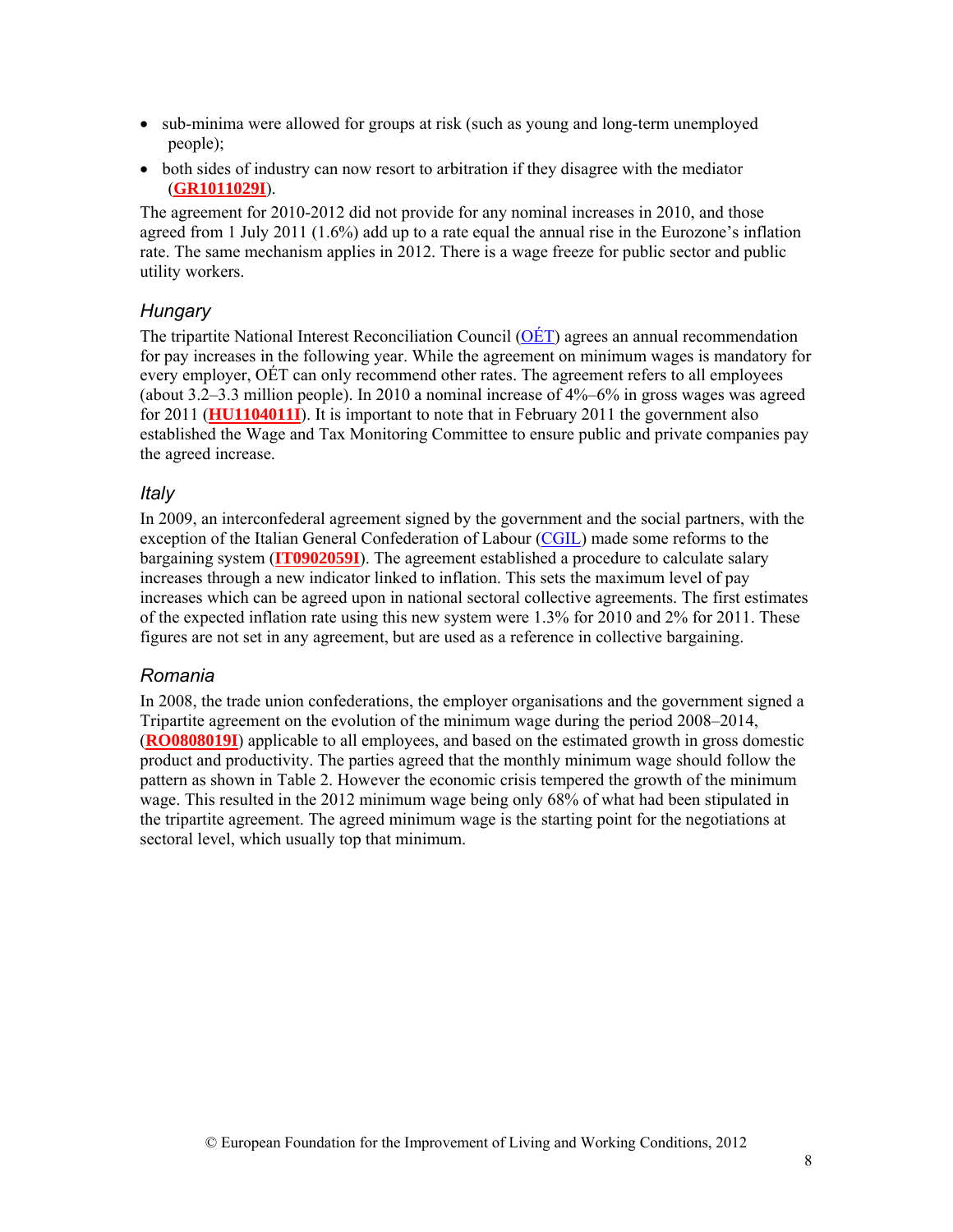#### **Table 2: Evolution of the gross monthly minimum wage and gross monthly average wage (in RON\*)**

| Year                                                                   | 2008  | 2009  | 2010  | 2011  | 2012  | 2013  | 2014  |
|------------------------------------------------------------------------|-------|-------|-------|-------|-------|-------|-------|
| <b>Gross monthly</b><br>minimum wage<br>stipulated in<br>the agreement | 510   | 600   | 730   | 860   | 1,030 | 1,190 | 1,325 |
| <b>Actual gross</b><br>monthly<br>minimum wage                         | 510   | 600   | 600   | 670   | 700   | n.a.  | n.a.  |
| <b>Gross monthly</b><br>average wage                                   | 1,761 | 1.845 | 1.902 | 2,032 | n.a.  | n.a.  | n.a.  |

*Source: 'Tripartite agreement on the evolution of the minimum wage during the period 2008-2014' and Institutul Naţional de Statistică*

*\*In July 2012 EUR 1 was approximately RON 4.5*

#### *Slovenia*

In 2009, an agreement on the measures for salaries in the public sector was signed for 2009–2010. This set out the first wage indexation for January 1, 2010. It was also agreed that the second wage indexation should be implemented on July 1, 2010 at half the inflation rate. However, according to the annex to the agreement, general wage indexation in public sector for 2011 was not implemented. These measures for the wages in the public sector have recently caused many disagreements between the social partners and the government.

A national agreement on the pay adjustment method (in Slovenian) in the private sector for 2007, 2008 and 2009 was valid for all employers not covered by the sectoral collective agreements. This agreement was valid until the end of 2009. Today, all pay-related issues for the private sector are regulated by the **Employment Relationship Act (in Slovenian)** and sectoral collective agreements.

#### *Spain*

In 2011, the Agreement for Employment and Collective Bargaining 2010-2012 (**ES1002019I**) was still in force. This document was signed by the Spanish Confederation of Employers' Organisations (CEOE), the Spanish Confederation of Small and Medium-Sized Enterprises (CEPYME), the Trade Union Confederation of Workers' Commissions (CC.OO) and the General Workers' Confederation (UGT). The agreement determined a pay increase of 1% for 2010 and between 1% and 2% for 2011, however, the social partners are not legally forced to apply it.

#### **Trend-setting sectoral agreements**

Austria, Denmark, Finland, Norway and Sweden have a tradition of trend-setting sectoral agreements. However, similar practices can be found in other member states such as Portugal, where the public administration has increasingly assumed the role of a pace setter in wage setting. The recent drastic cuts in public administration pay have not been transferred directly to the private sector, but they have strongly influenced the climate of wage bargaining in the private sector.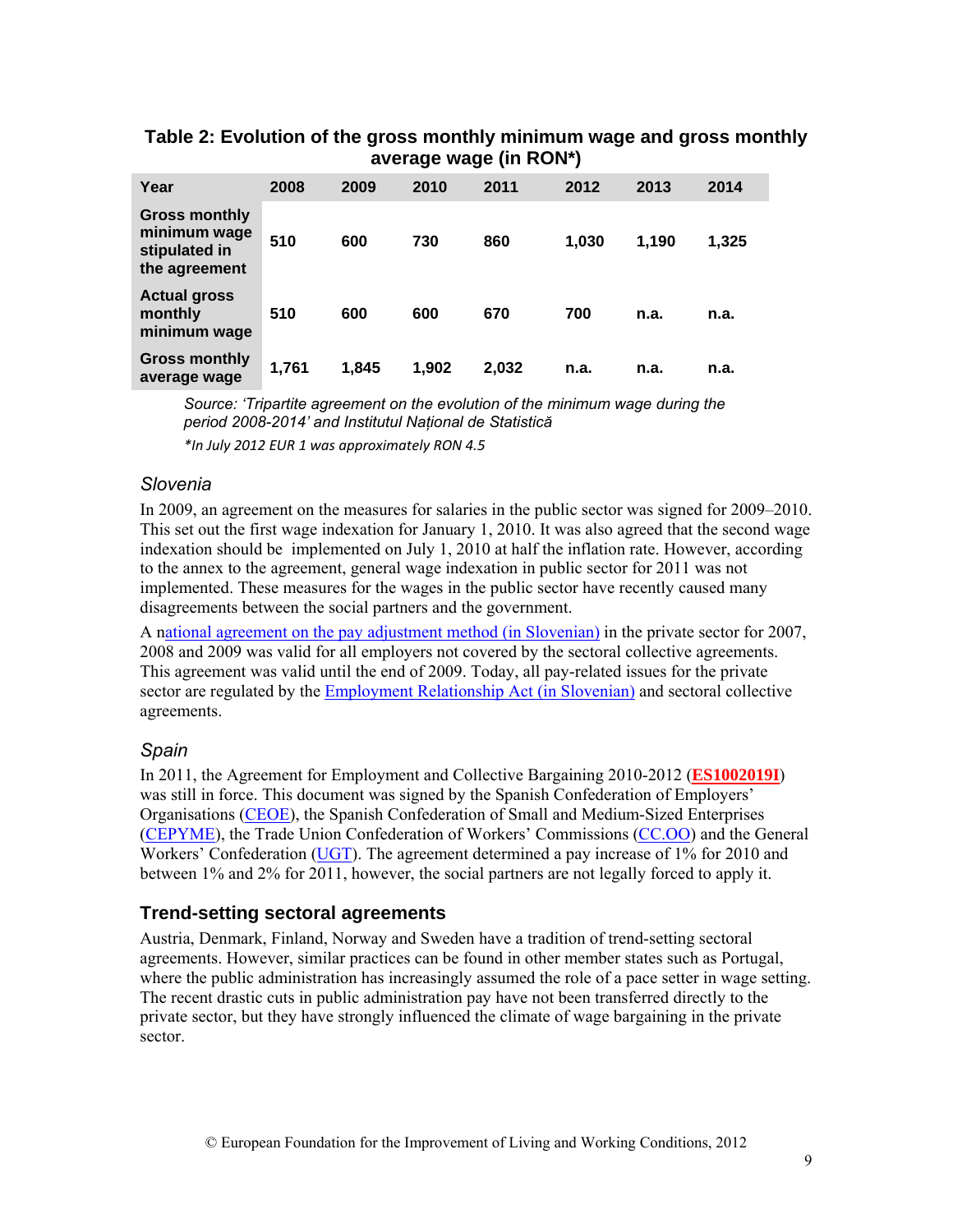#### *Austria*

The metalworking sector traditionally starts the annual bargaining rounds. Due to the high unionisation rate in the sector, the agreements here are considered as trend setters for the rest of the economy. However, the negotiated increases are not automatically adopted by other sectors and they usually mark the highest wage increases of all sectors. The Austrian trend-setting agreement is in this aspect less binding than other trend-setting agreements mentioned in this section. In November 2009, the social partners in the metalworking industry agreed on a pay increase of 1.45% and on an increase in minimum pay by 1.5% (**AT1002029I**), beginning on 1 November 2009. The increase of real wages roughly corresponded to the real wage growth of recent years. The wage increases in other sectors were more than those of the metalworking industry in the 2009–2010 bargaining round because the metalworking industry was hit hard by the global economic crisis. The 2010 negotiations for the 165,000 workers in the metalworking and mining industries brought wage increases of 2.2% for actual wages and 2.5% for minimum wages (or a minimum gross increase of EUR 45 per month, whichever was the higher) (**AT1012011I**). In 2010, a productivity growth of 13.4% (value added per person) was reached in the sector. Compared to other sectors, wage increases in the metalworking sector were higher than the average in 2010.

#### *Denmark*

The Industry Agreement is the pace-setting collective agreement. It is a framework agreement containing minimum rates of wage increases and is concluded by the the Central Organisation of Industrial Employees in Denmark (CO-industri) and the Confederation of Danish Industries (DI). The actual wage increases are negotiated at company level in the private sector, which sets the pace for the public sector, so the Industry Agreement has national influence. Increases take place on 1 March each year. There have not been any discussions or changes to this practice recently. The agreement directly covers 240,000 employees and roughly 400,000 indirectly. In 2010, a wage increase of 1.15% was agreed; in 2011, it was 1.65%.

#### *Finland*

Trend-setting agreements have been a traditional practice in Finland. Particular industries, such as metalworking, chemical industries or the technology sector, are seen to act as pacemakers for other industry-level negotiations. In August 2010, the Finnish Metalworkers' Union (Metalliliitto) and the Federation of Finnish Technology Industries (Teknologiateollisuus) reached an agreement on a 1% overall pay increase for all employees with the opportunity for personal rises of up to 0.5%. The agreement covered almost 200,000 employees and is valid until the end of 2012, with annual talks on any further pay rises after autumn 2012. The Federation of Professional and Managerial Staff (YTN) (affiliated to the Confederation of Unions for Academic Professionals (AKAVA)) approved a pay increase for senior salaried employees in the technology industries of 1.5% in October 2010, of which 1% will be paid as a general salary increase and the remaining 0.5% will take the form of a local element. Larger salary increases may occur where agreed through local bargaining. According to these two agreements, the appropriate pay rise will be negotiated locally at the workplace level. By mid-December 2010, new collective wage agreements covering about 300,000 employees have been concluded between trade unions and employer organisations that are members of the Confederation of Finnish Industries (EK). The average general wage increase through these agreements is 1%, and their average validity is one year and three months. All the wage settlements include allowances for company-specific increases that can be used to reward earnings performance, competence or work performance, as well as to adjust wage structures within enterprises (**FI1010021I**).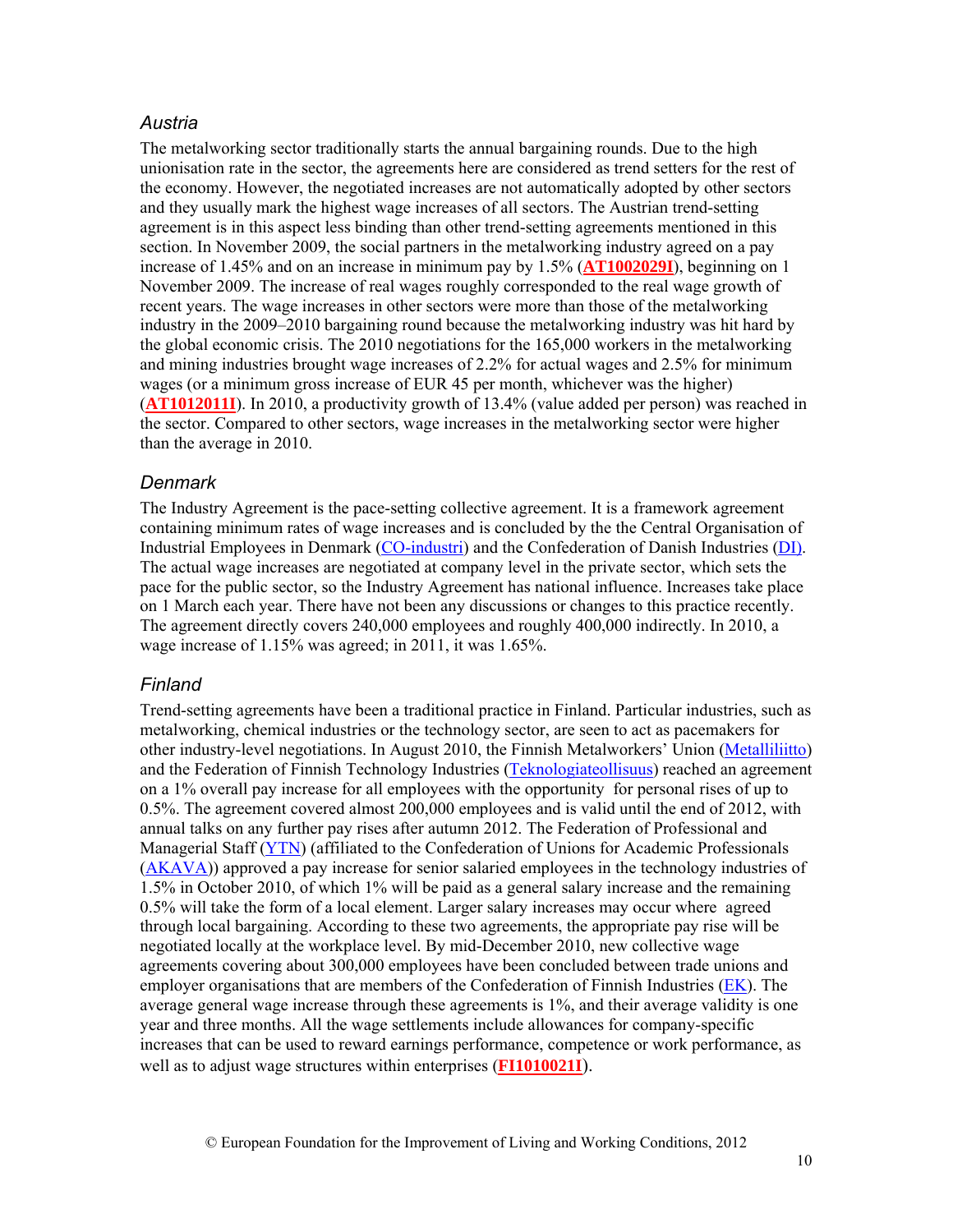### *Norway*

Agreements in the so-called trendsetting industries such as the blue-collar agreements in the manufacturing sector (metal industry) always start the negotiations and are regarded as a framework for negotiations in the private and the public sector. In 2011, the negotiations took place between the Norwegian Confederation of Trade Unions (LO) and the Confederation of Norwegian Enterprise (NHO). However, there are discussions about the viability of this model. Public sector unions argue that their members are lagging behind in wages compared to the private sector. The employer side points out that the wage increases in Norway tend to be too high compared to Norway's trade partners. The relations between trendsetting industries and other industries are not formalised, and the model is therefore based on a 'common understanding' of the importance of the settlement within the trendsetting industries, underpinned by the work of tripartite committees and ad-hoc commissions. The trendsetting industries cover around 45,000–50,000 employees. It is estimated that around 70% of Norwegian employees are employed in companies covered by collective agreements. The agreed increase in wages in 2010 was NOK 1.00 per hour (EUR 0.13 as at 21 August, 2012) and NOK 3.00 (EUR 0.39) in low wage industries (those in which average wages are less than 90% of the manufacturing average). NOK 0.50 (EUR 0.068) of this increase was set aside for gender equality purposes, and to be distributed at company level (NO1004019I). In 2011, an increase of NOK 2.00 (EUR 0.26) and NOK 1.00 in low wage industries was agreed.

#### *Sweden*

In Sweden the pay increases negotiated in the Industry Agreement usually serve as a benchmark for pay increases in other sectors such as retail, civil service, construction and local governments. The major arguments against the using it as a benchmark are that it prevents the levelling out of wage differences between male and female based sectors and that the educational sector needs substantial pay increases in order to attract qualified teachers. At the end of March 2010 the industry negotiated an annual pay increase of 1.75% for the following 18 to 22 months (depending on agreement). The previous industrial collective agreement stipulated an increase of 3.3% during 2009. The increases in other industries are at the same level or deviate by just a few percentage points. The wage increases are lower than the productivity growth in the industry sector, which was 7.2% between 2010 and 2011 (not adjusted for calendar differences).

# **Collectively agreed pay in three selected sectors**

This section looks at the collectively agreed pay increases in three sectors selected to represent manufacturing (chemicals), services (retail) and the public sector (civil service) respectively. Collective pay setting for different sectors can take place at various levels, with various ways of articulation between them. In the chemicals and retails sectors, for instance, there is a split picture. In half of the member states wages are mainly negotiated at sectoral level, whereas in the other half the company level plays the dominant role in terms of bargaining. In the civil service the picture is also varied but the national, sectoral or sub-sectoral levels of bargaining tend to be the most important. In some cases company-level bargaining might subsequently take place to top up what has been sectorally agreed but in others, most changes in terms of working time and pay are determined by decree at the expense of collective bargaining's lesser role.

## **General developments affecting sectoral collective bargaining**

The most recent structural developments in the sectoral collective bargaining show varied, divergent courses: whereas some countries are taking steps to decentralise (Greece, Italy and Ireland), in others, such as Belgium, the reported changes show evidence of (re)centralisation.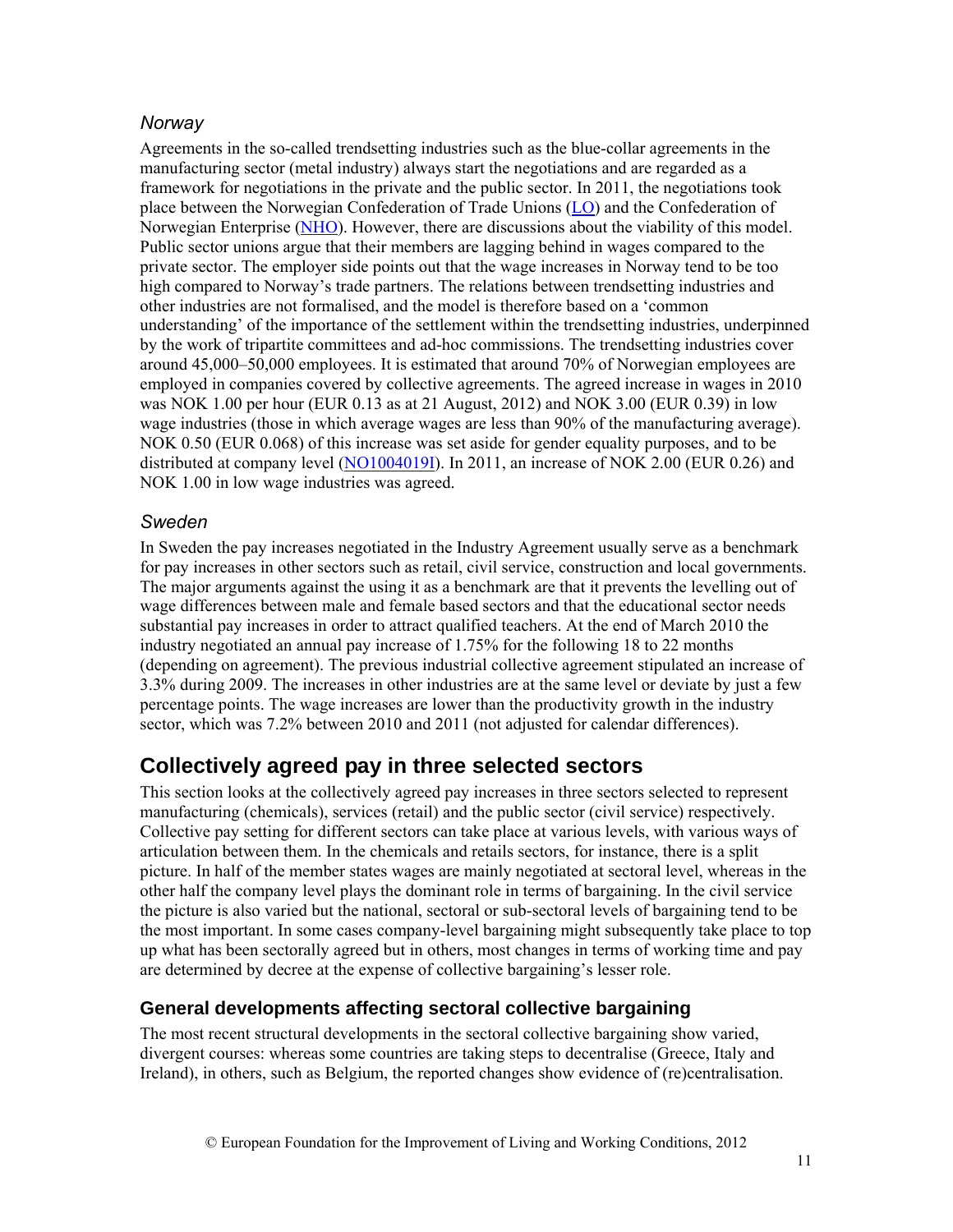The poor financial situation in **Greece** and the country's recourse to the International Monetary Fund (IMF) for aid led to the adoption of harsh measures in the labour market, both in the private and the public sector (**GR1011029I, GR1007019I, GR1005019I**). In that context, collective bargaining was weakened, as wage issues in the private sector (increases in monthly and daily wages) were determined by statutory regulations referring to the National Collective Employment Agreement (**GR1011029I**). For the first time in Greece, Law 3899/2010 provides the terms under which company-related collective agreements may derogate from sectoral collective agreements (CEAs) (see **GR1102029I**).

Later, the Law 4024/2011 entitled Pension regulations, uniform pay scale – rank scale, labour reserve and other provisions for the implementation of the medium-term fiscal strategy 2012 – 2015, changed ( in Article 37) the regime of collective agreements by:

- making business-level agreements prevail over sectoral ones;
- freezing the extension of the validity of the sectoral agreements in the entire production sector;
- abolishing all restrictions on the conclusion of business-level agreements, allowing the possibility of concluding negotiations at individual level.

This led to intense reactions on the part of trade unions. As these business-level agreements take precedence over sectoral agreements, the Greek General Confederation of Labour (GSEE) argued that this dramatically affects pay and conditions of workers.

Some 12 Special Business-level Agreements have been registered during the first ten months of 2011, whereas in the period of 2 months between December 2011 and January 2011, 52 businesslevel employment agreements were concluded. The business-level agreements provided for wage reductions varying from 5% to 25%.

In **Italy**, the collective bargaining system was also recently reformed through the interconfederal agreement of January 2009, which was undersigned by the government and all the social partners, apart from the Italian General Confederation of Labour (CGIL) (**IT0902059I**, **IT1007019I**). This agreement confirms the bargaining system based on two levels: national; and decentralised, at company or territorial level. The validity of national agreements has been changed to three years for both norms and remuneration (formerly, the normative part of the national collective agreements was valid for four years, while the remuneration related issues remained valid for two years).

Similar to the trend towards decentralisation in collective bargaining in other European countries, the 2009 Italian agreement underlines the importance favouring second-level bargaining, which links wage increases to productivity, efficiency, quality and other means of increasing productivity levels and remuneration. In addition, the interconfederal agreement of 22 January 2009 includes the possibility for second level agreements to modify both the normative and the retribution-related parts of national sectoral collective agreements. 'Opening clauses' can be introduced, submitted to the approval and under the supervision of the signatory parties of the national collective agreement, to favour economic development and employment or to counter the effects of a company crisis.

The possibility of introducing opening clauses to the NCA at company level was also tackled in the following interconfederal agreement on representativeness of 28 June 2011 which was signed by all the trade union organisations including the Cgil (**IT1108029I**). Furthermore, with Article 8 of decree law 138/2011, it is now possible for second-level agreements to contain derogations to the law or national collective agreements in matters regarding the organisation of work and production (**IT1110019I**). The collective agreements of the chemical and tertiary sectors were renewed following the framework of the interconfederal agreement of 2009.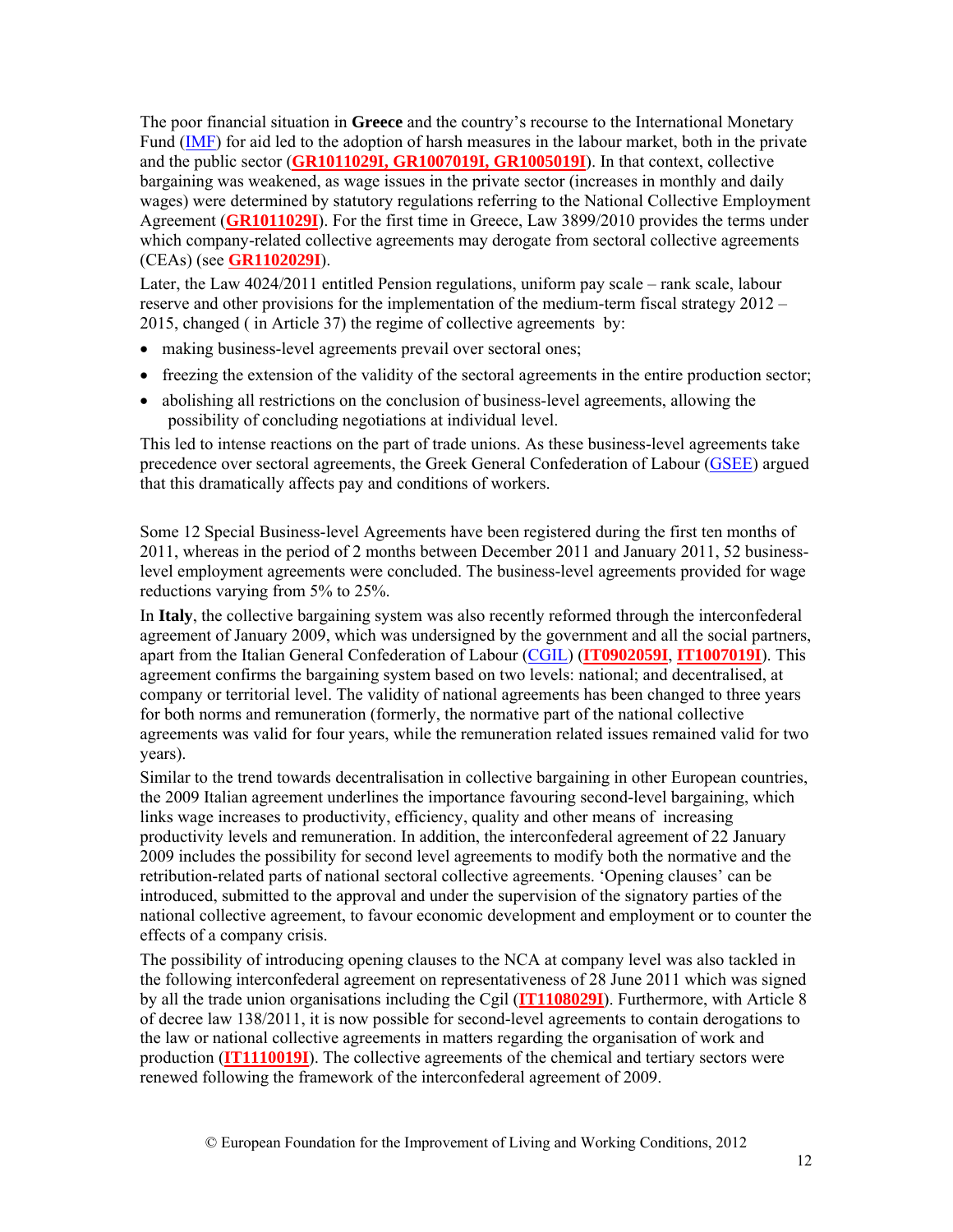Although no major reforms have been registered in **Belgium** in terms of sectoral collective agreed pay, there are some indications of a potential centralisation of collective bargaining. After a few decades of negotiations and under pressure from the Belgian federal government, the social partners in the chemical and retails sectors agreed on a gradual reduction of the gap between bluecollar and white-collar working conditions. This could lead to a gradual reduction in the number of collective agreements in both sectors; and, more concretely, to a merging of the two sectoral joint committees in the chemical sector.

After the collapse of **Ireland**'s 22-year-old system of national wage bargaining – Social Partnership – which fell apart in December 2009 when Government and private sector employers withdrew from the agreement due to the economic crisis (see **IE1001029I** and **IE0912019I**), collective bargaining on pay in the chemical and retail sectors now takes place at company level. Nevertheless, the Irish Business and Employers' Confederation (IBEC) and the Irish Congress of Trade Unions (ICTU) have a pay protocol for the private sector, which was agreed after the collapse of Social Partnership. It provides that any local pay bargaining will take place in an orderly manner under current agreements, utilising third parties where necessary. The protocol emphasises a commitment to sustaining employment and leaves open the option of cooperation between the social partners on issues like job creation and retention, pensions and home repossessions.

## **Chemicals**

The agreed pay increases in the chemicals sector ranged from 0.5% in Malta up to 16.7% in Slovenia (see Table 3). The majority of countries, where data on collectively agreed pay increases are available, registered higher increases in 2011 than in 2010. The exceptionally high increase in Slovenia was due to adjustments relative to 2004 and 2005. The most expressive difference was registered in Bulgaria with an increase of 3.9 percentage points, from 5.5% in 2010 up to 9.4% in 2011.

A smaller group of countries registered lower agreed pay increase rates in 2011 than in 2010. The decrease was comparatively significant in Romania (from 11.3% in 2010 down to 4.3% in 2011) and Malta (from 2.5% in 2010 to 0.5% in 2011) but comparatively smaller in Slovakia (from 2% in 2011 to 1% in 2011) and Germany (from 2.2% to 2% in 2010 and 2011, respectively).

The overall picture of the relationship between average collectively agreed pay increase within the chemicals sector in Europe, relative to the national average collective agreed pay increase, is quite diverse. In Austria, Germany, Italy, the Netherlands, Sweden and the UK, the agreed pay increases for the chemicals sector in 2011 were higher than the respective national averages, whereas in Slovakia and Spain the average agreed pay increases have been relatively lower in comparison with the respective national averages. The reported average collectively agreed increase for pay in the chemicals sector was equivalent to the national average in Malta .

In Ireland and Portugal, collective bargaining in the chemicals sector has recently come to a halt. In **Portugal**, negotiations reached an impasse in 2009 and no pay increases have been collectively agreed in 2010 and 2011. In Ireland, the ending of the Social Partnership in December 2009 led to the 'decentralisation' of collective bargaining to the company level.

According to the independent weekly magazine Industrial Relations News (IRN), in **Ireland**, the strategy of the Services Industrial Professional and Technical Union (SIPTU) in 2011 was to target an average increase of 2% per annum across as many of its employments as possible, but allowing local flexibility in the duration of the agreement. Union officials describe the local bargaining agreements reached in 2011 as 'Stability and Pay Pacts', which provide the stability that had been available under the national pay agreements, but through local bargaining. In that context, IBEC advised its members at the start of 2011 to agree pay increases only in return for exceptional productivity measures. Research carried out by IBEC shows that most private sector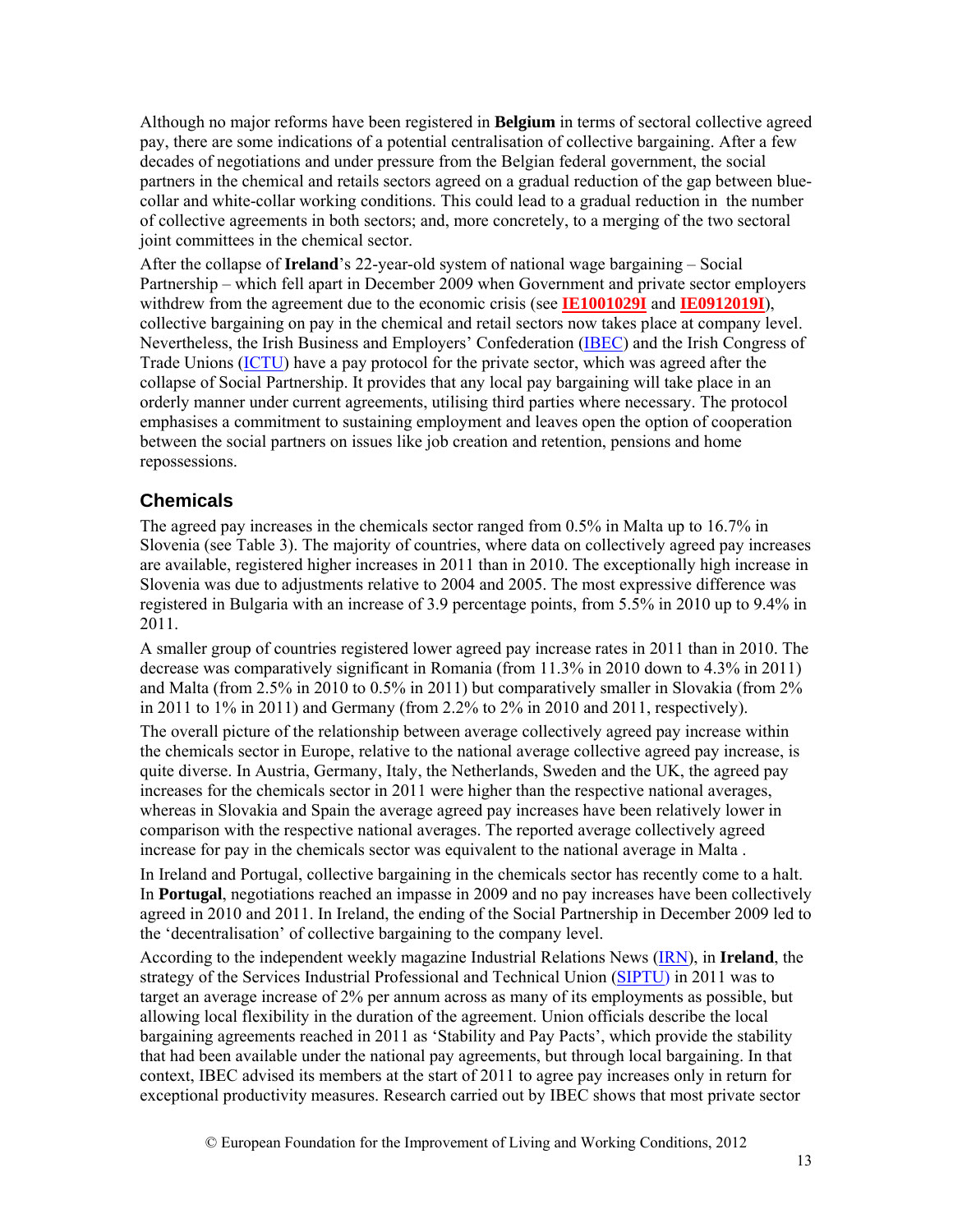firms are implementing pay freezes while a minority - close to 25% - would be in a position to consider pay rises (no figures available for chemical sector only). An IBEC spokesperson told IRN in late 2011 that the median figure for any pay rises in 2011 would be around 2%, but he also pointed to the fact that employers were better now at including a degree of 'conditionality' in their pay agreements. In some cases, this meant changes in overtime arrangements, rosters and other non-pay elements.

In **Spain**, the last chemicals sectoral agreement (2007–2009) contains the same collective bargaining structure as the previous one. However, the fact that the 16th National Agreement for the Chemical Industry (XVI CGIQ), concluded in 2011, has not been signed by UGT, makes it an agreement of limited efficiency and without the required representativeness to be a statutory agreement. Nevertheless, the fact that the company agreements which were already in force are not obliged to comply with the conditions agreed in the sectoral agreement has led to a trend towards decentralisation.

|                                 | <b>Agreed pay increase</b>                                                                                    |                                        | Reported agreements and estimated                                                                                                                                                                                                                              |  |
|---------------------------------|---------------------------------------------------------------------------------------------------------------|----------------------------------------|----------------------------------------------------------------------------------------------------------------------------------------------------------------------------------------------------------------------------------------------------------------|--|
|                                 | 2010                                                                                                          | 2011                                   | coverage of sectoral employees                                                                                                                                                                                                                                 |  |
| <b>Austria</b>                  | 1.19%                                                                                                         | 3.05%<br>(minimum of<br><b>EUR 56)</b> | Separate Collective agreements for blue<br>collar and white collar workers; full<br>sectoral coverage                                                                                                                                                          |  |
| <b>Belgium</b>                  | $+$ EUR 0.07<br>per hour for<br>the minimum<br>wage, and<br>$+$ EUR 0.1 per<br>hour for<br>'regular<br>wages' | $0\%$                                  | Increase for blue collar workers'<br>minimum wage; joint committee 116.<br>Increase for white collar workers was of<br>EUR 5.2 per hour for the minimum wage<br>and EUR 17.33 per hour for the 'regular<br>wages'; joint committee 207.                        |  |
| <b>Bulgaria</b>                 | $2\%$ to $2.5\%$                                                                                              | $5\% - 6\%$                            | Increase in minimum wage in chemicals,<br>determined by government; the average<br>increase of the minimum wages<br>(considering the various occupations) is<br>estimated at between 5% and 5.5% for<br>2009–2010 and about is about 9.4 $\%$ in<br>2010-2011. |  |
| <b>Cyprus</b>                   | 1.96                                                                                                          | $1\%$                                  | Limited sample of company agreements;<br>coverage not available.                                                                                                                                                                                               |  |
| <b>Czech</b><br><b>Republic</b> | n.a.                                                                                                          | n.a.                                   | n.a.                                                                                                                                                                                                                                                           |  |
| <b>Denmark</b>                  | 1.1%                                                                                                          | 1.7%                                   | Based on the minimum hourly pay rates;<br>Industry Agreement.                                                                                                                                                                                                  |  |
| <b>Estonia</b>                  | n.a.                                                                                                          | n.a.                                   | n.a.                                                                                                                                                                                                                                                           |  |

## **Table 3: Annual collectively agreed pay increase in the chemicals sector, 2010–2011**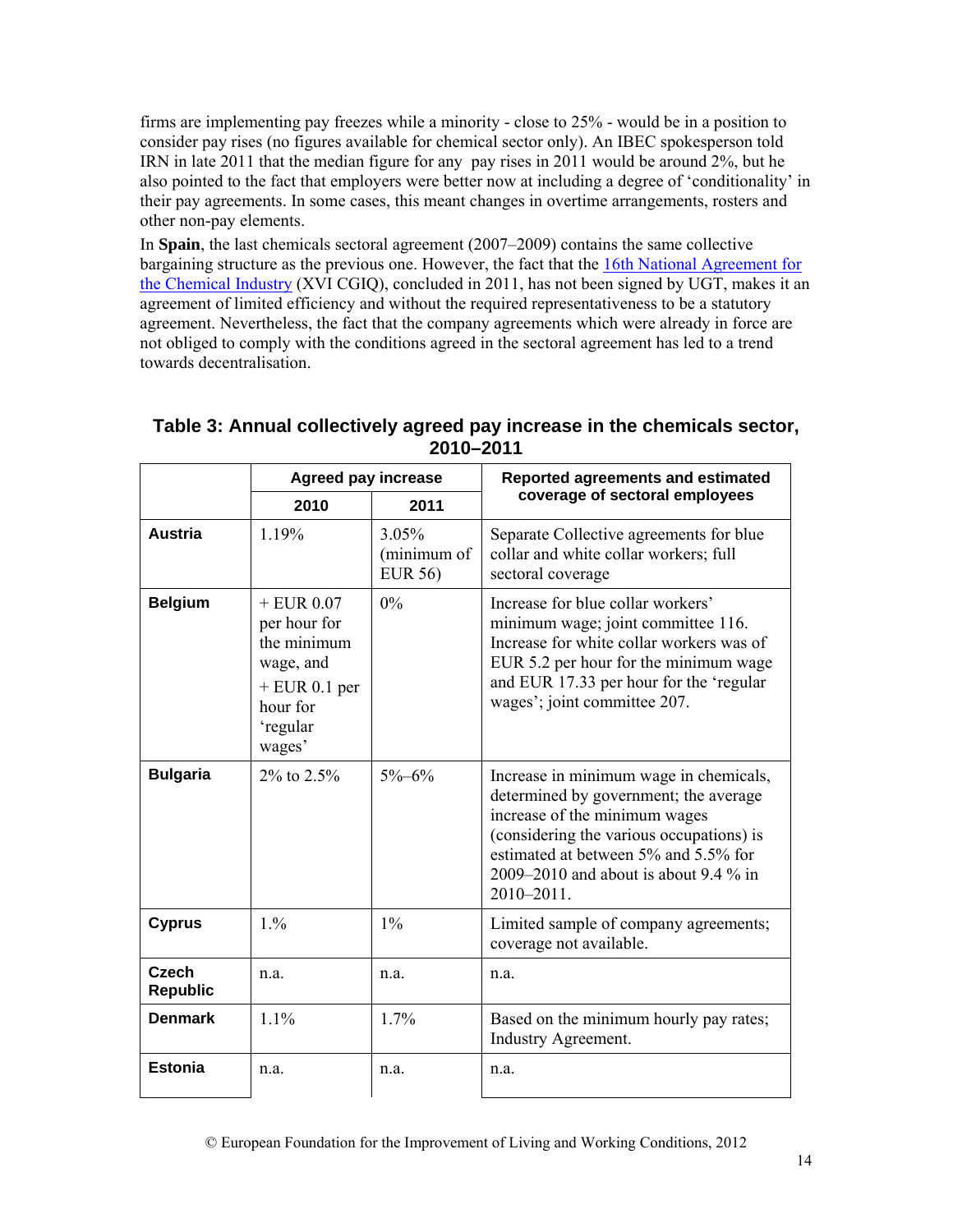| <b>Finland</b>     | n.a.           | 2.5%          | n.a.                                                                                                                                                                                                                                     |
|--------------------|----------------|---------------|------------------------------------------------------------------------------------------------------------------------------------------------------------------------------------------------------------------------------------------|
| <b>France</b>      | 0.5%           | 2.1%          | Collective Agreement for the Chemical<br>Industry and its Auxiliaries; estimate of<br>over 90%                                                                                                                                           |
| Germany            | 2.2%           | 2%            | Major sectoral agreement; coverage not<br>available.                                                                                                                                                                                     |
| Greece             | n.a.           | n.a.          | n.a.                                                                                                                                                                                                                                     |
| <b>Hungary</b>     | Not applicable | $4\% - 6\%$   | Major sectoral agreement, followed the<br>recommendation of National<br>Reconciliation Council, mechanism<br>introduced in 2011. Coverage not<br>available.                                                                              |
| <b>Ireland</b>     | n.a.           | n.a.          | n.a.                                                                                                                                                                                                                                     |
| <b>Italy</b>       | 2.3%           | 2.7%          | Istat 'Contratti collettivi e retribuzioni<br>contrattuali', 2011; Comprehensive<br>coverage of all sectoral employees.                                                                                                                  |
| Latvia             | n.a.           | n.a.          | n.a.                                                                                                                                                                                                                                     |
| Lithuania          | n.a.           | n.a.          | n.a.                                                                                                                                                                                                                                     |
| Luxembourg         | n.a.           | n.a.          | n.a.                                                                                                                                                                                                                                     |
| <b>Malta</b>       | 2.5%           | 0.5%          | Economic Survey, 2011; coverage not<br>available                                                                                                                                                                                         |
| <b>Netherlands</b> | $1\% - 2\%$    | $1.5\% - 2\%$ | Sample of company agreements in large<br>firms; coverage not available                                                                                                                                                                   |
| <b>Norway</b>      | 3%             | 4.25%         | Estimates of wage increase per year in<br>total, for blue collar workers in chemical<br>industry, electro-chemical industry and<br>wood processing; coverage not available<br>but estimated to be high especially in<br>large companies. |
| Poland             | n.a.           | n.a.          | n.a.                                                                                                                                                                                                                                     |
| Portugal           | $0\%$          | $0\%$         | Deadlock in negotiations since 2009                                                                                                                                                                                                      |
| Romania            | 11.3%          | 4.3%          | 'Chemical and petrochemical industry and<br>related activities' agreement; coverage not<br>available                                                                                                                                     |
| <b>Slovakia</b>    | 2%             | $1\%$         | Multi-employer agreements concluded for<br>2009-2010; coverage not available                                                                                                                                                             |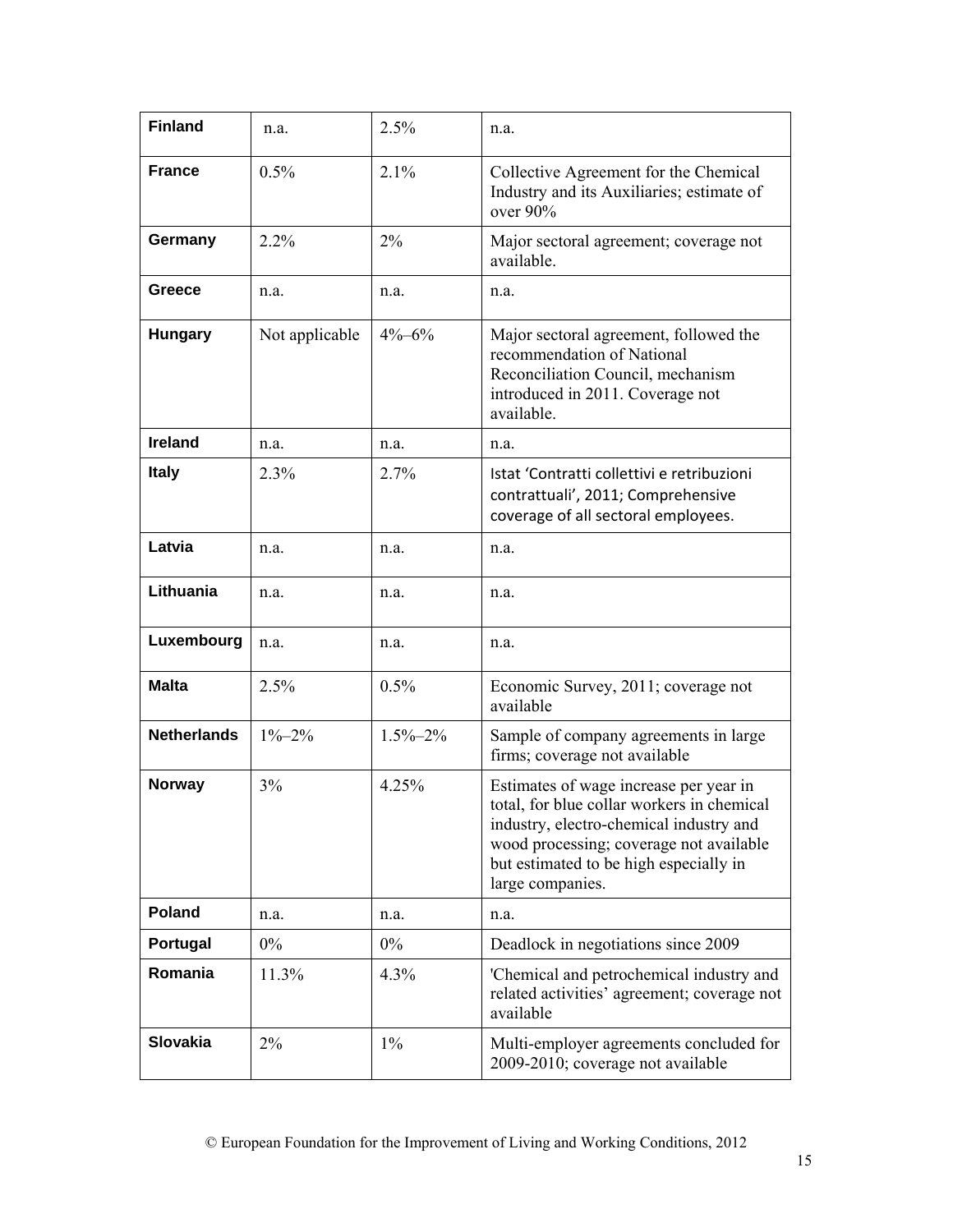| <b>Slovenia</b> | $2.3\%$ | 16.76%<br>(including)<br>adjustments<br>from $2004$<br>and 2005) | Collective agreement for Slovenia's<br>Chemical and Rubber Industry; coverage<br>not available                                                                     |
|-----------------|---------|------------------------------------------------------------------|--------------------------------------------------------------------------------------------------------------------------------------------------------------------|
| <b>Spain</b>    | n.a.    | $1.5\%$                                                          | 16th National Agreement for the<br>Chemical Industry; coverage not available                                                                                       |
| <b>Sweden</b>   | $0.9\%$ | $2.3\%$                                                          | There are two collective agreements<br>covering the chemical sector in Sweden –<br>figures for chemical factories; coverage<br>not available                       |
| <b>UK</b>       | 2.7%    | 3.5%                                                             | Average collectively agreed increases in<br>'manufacturing (chemicals, minerals and<br>metals)'; coverage estimated at one<br>quarter of the manufacturing workers |

*Source: EIRO national centres.* 

*Note: N.a. = data not available.* 

The EIRO website provides recent information on industrial relations in the chemical sector for some countries. Although not directly related to wages levels or wage setting, social partners have been very active at European level through agreements and declarations (**EU1105011I**, **EU1109031I**). More recently, a new trade union, industriAll, was created on 16 May 2012 following a merger of the European Metalworkers' Federation (EMF), the European Chemical Trade Union (EMCEF) and the European Federation for Textiles, Clothing and Leather (ETUF-TCL). The new trade union represents around eight million workers across Europe (**EU1205071I**).

#### **Retail**

In retail, the agreed pay increases ranged from a minimum of 0.7% in Malta up to a maximum of 6% in Hungary (see Table 4). In Denmark, Sweden, the Netherlands and Romania the increase has been higher in 2011 than it was in 2010, reaching 2.5 and 3.1 percentage points more in the last two countries respectively. In the UK it is estimated that, on average, the agreed pay increases have been around 2.3% in 2010 and 2011.

In Germany, Italy, Malta and Slovakia, the 2011 agreed pay increases were lower than in previous year – ranging from 0.2 percentage points less in the latter and 1.8 less in Malta.

In Belgium and the Czech Republic there were no pay increases in retail. In Belgium, the interprofessional agreement (IPA) for 2011–2012 which leaves the indexation mechanism intact, establishes that no pay increases are permitted during 2011. In Czech Republic, no pay increases have been established by the higher-level (sectoral) collective agreement, although the agreements at company level guaranteed the maintenance of wages in real terms.

As in the chemicals sector, the relationship between the average collectively agreed pay increase in the retail sector relative to the national average collective agreed pay increases across Europe is not straightforward. In Austria, Italy, the Netherlands, Malta, Slovakia, Sweden and the UK, the agreed pay increases have been higher in retail than the respective national averages, whereas Spain was the only country reporting an average agreed pay increase in retail (in two of the major agreements in the sector, see Table 4) relatively lower than the national average agreed pay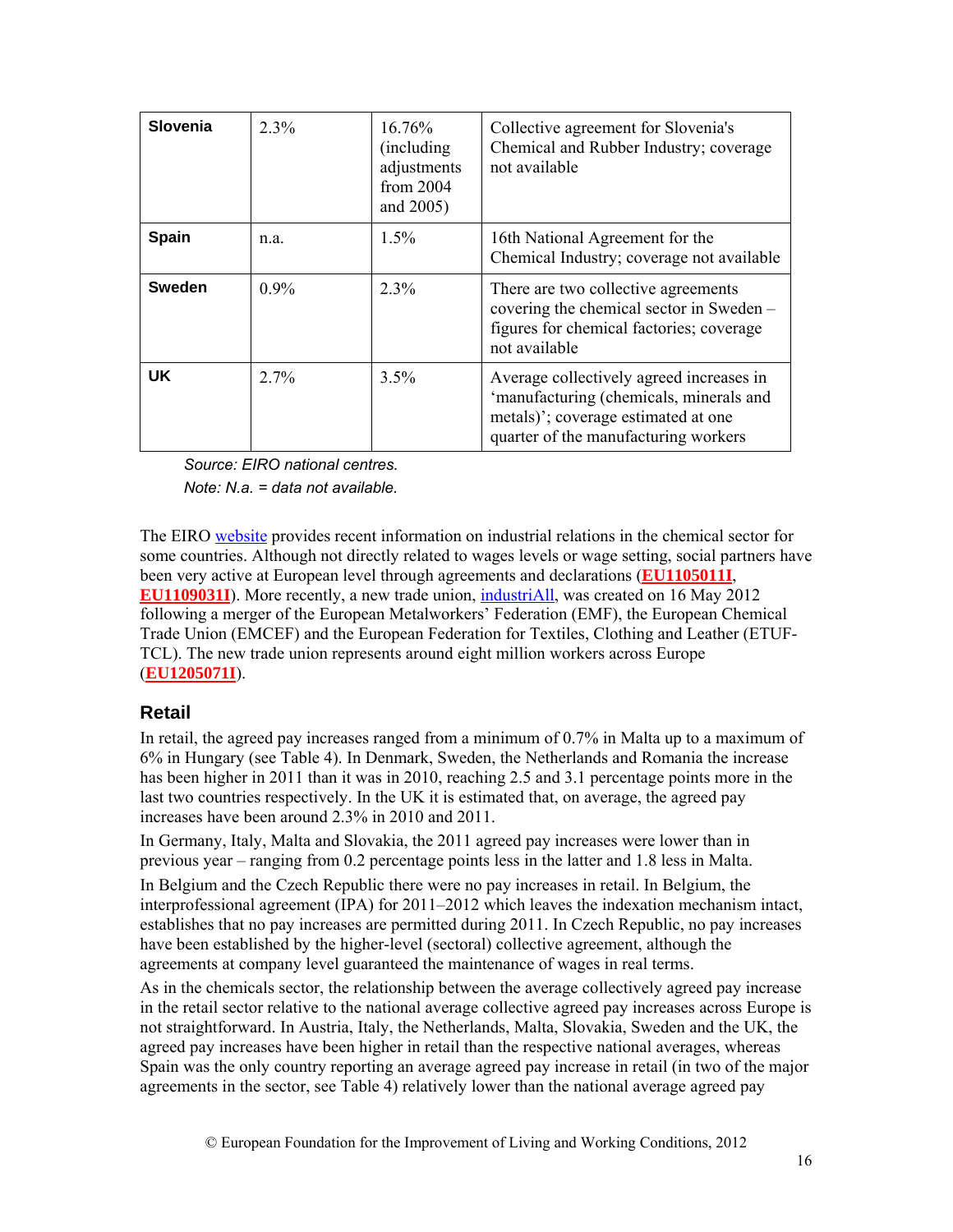increase of 2.5%. The reported average collective agreed increase for pay in retail was equivalent to the national average in Germany  $-1.9\%$ .

#### *Trend towards (de)centralisation*

Data from four member states seem to indicate important structural changes in collective bargaining in retail. Collective bargaining in Ireland and Romania appears to be becoming more decentralised. In Spain and Finland it seems that the opposite is taking place, with a disruption of the traditional way of bargaining in Spanish retail and a return, in Finland, to the centralised negotiations on pay which were in place five to seven years ago.

In **Ireland**, the grocery sub-sectoral wage agreements set by Joint Labour Committees (JLCs) were ruled unconstitutional by the High Court in 2011. This ruling struck down existing Employment Regulation Orders (EROs) which set down minimum pay rates and terms and conditions. JLCs are independent bodies which determine minimum rates of pay and conditions of work for workers in certain sectors. Each JLC comprises representatives of workers and employers in the sector concerned. The pay and conditions agreed by the representatives on the JLCs are given force of law in Employment Regulation Orders (EROs). These wage agreements for retail grocery are not valid anymore.

The Industrial Relations (Amendment) (No. 3) Bill 2011 in December 2011, published by the Irish Ministry of Jobs, Enterprise and Innovation, implements reforms to the JLCs and to reinstate some JLCs. The retail union Mandate expressed concern that the reform of the JLCs – particularly proposals on Sunday premium pay, overtime and the 'inability to pay' clause for employers - could be used to reduce terms and conditions and wages for lower paid workers in the retail grocery sub-sector. Employer organisations in the sector, such as IBEC, the representative organisation for independent family grocers in Ireland, RGDATA and Retail Excellence Ireland had called for the JLC to be abolished, saying they were inflexible and outdated and would lead to more job losses in the sector.

In **Romania**, decentralisation has occurred after the abolition of the national collective agreement, which used to be the legal basis and source of reference for sectoral bargaining. In 2010, collective bargaining at company level in the Romanian retail sector used the provisions of the sectoral collective agreement as a minimum starting point. In most cases, the company minimum wage agreed upon was higher than its sectoral counterpart. In 2011, there was no sectoral agreement, making the company the only level of collective bargaining.

In the **Spanish** retail sector, collective bargaining is very fragmented, with multiple agreements concluded for different sub-sectors and at different levels (regional, inter-provincial, provincial). The National Frame Agreement of the Commerce Sector (AMAC) (**ES1112021I**) enacted on 15 December 2011 which determines the structure and articulation of collective bargaining underlined the importance of the sectoral agreement for the determination of the wages in a significant number of companies in the sector. In relation to wages, company agreements prevail over multi-employer agreements in companies having at least 500 employees which operate in two or more autonomous communities or in more than 50% of the provinces of a single autonomous community. These autonomous communities are Spain's first-level political divisions. There are 17, and they have devolved powers. In all other cases, companies will have to comply with the conditions agreed in a sectoral agreement, whether provincial, inter-provincial or regional.

It is also important to underline that, in **Finland**, after a break of several years, social partners have now returned to a centralised settlement. The national centralised incomes policy settlement was last applied in Finland in 2005–2007. In 2008, the Confederation of Finnish Industries (EK) announced that sectoral, company and even individual-level bargaining would be the negotiation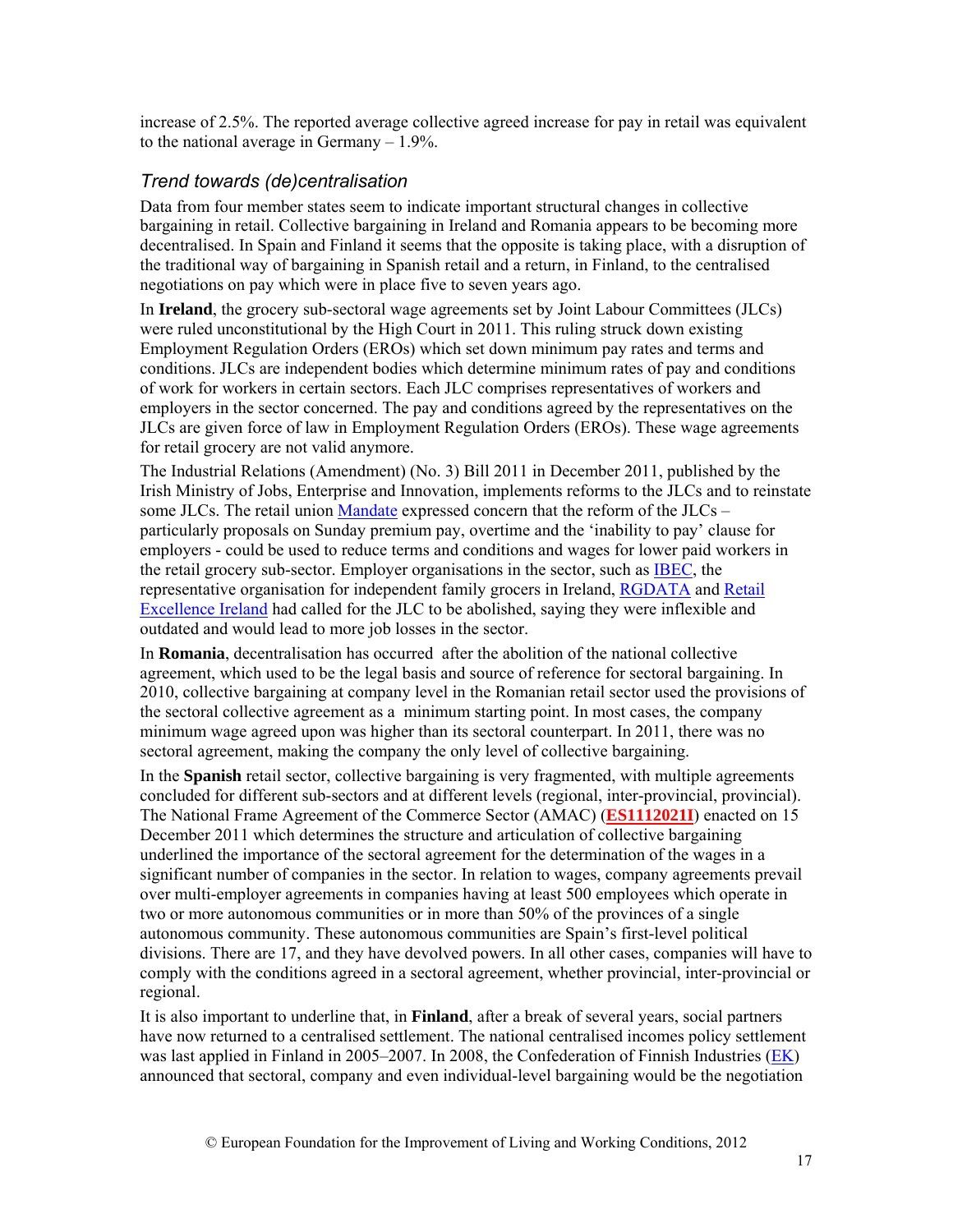models of the future. Trade unions and some key politicians have, however, kept the door open for centralised accords.

|                                 | <b>Agreed pay</b><br>increase |                                                                            | Reported agreements and estimated coverage<br>of sectoral employees                                                                                                    |
|---------------------------------|-------------------------------|----------------------------------------------------------------------------|------------------------------------------------------------------------------------------------------------------------------------------------------------------------|
|                                 | 2010                          | 2011                                                                       |                                                                                                                                                                        |
| <b>Austria</b>                  | n.a.                          | $2\% - 2.3\%$                                                              | Two sectoral collective agreements;<br>coverage not available                                                                                                          |
| <b>Belgium</b>                  | n.a.                          | $0\%$                                                                      | Interprofessional agreement 2011-<br>2012 (IPA) which leaves the<br>indexation mechanism intact. No pay<br>increases in 2011 were permitted.                           |
| <b>Bulgaria</b>                 | $8\% - 10\%$                  | $9\% - 11\%$                                                               | Increase in minimum wage in retail;<br>coverage in the sector estimated at 5<br>% but in some companies (with<br>company agreements) the coverage<br>could be 50%-70%. |
| <b>Cyprus</b>                   | 5.6%                          | 2.4%                                                                       | Legislation; retail sales staff is among<br>the nine occupations currently covered<br>by a minimum wage (see section on<br>minimum wages below); full coverage         |
| <b>Czech</b><br><b>Republic</b> | 0%                            | 0%                                                                         | HLCA; coverage not available                                                                                                                                           |
| <b>Denmark</b>                  | $1\%$                         | $1.6%$ - for<br>skilled<br>workers<br>$1.7%$ - for<br>unskilled<br>workers | Industry Agreement; about 90% of<br>workers are covered.                                                                                                               |
| <b>Estonia</b>                  | n.a.                          | n.a.                                                                       | n.a.                                                                                                                                                                   |
| <b>Finland</b>                  | n.a.                          | 2%                                                                         | General pay increase                                                                                                                                                   |
| <b>France</b>                   | 2%                            | n.a.                                                                       | DARES; coverage not available                                                                                                                                          |
| Germany                         | 2.4%                          | 1.9%                                                                       | Regional agreements for retail;<br>coverage not available                                                                                                              |
| Greece                          | n.a.                          | n.a.                                                                       | n.a.                                                                                                                                                                   |
| <b>Hungary</b>                  | Not<br>applicable             | $4 - 6\%$                                                                  | Major sectoral agreement, followed<br>the recommendation of National                                                                                                   |

#### **Table 4: Annual collectively agreed pay increase in the retail sector, 2010– 2011**

© European Foundation for the Improvement of Living and Working Conditions, 2012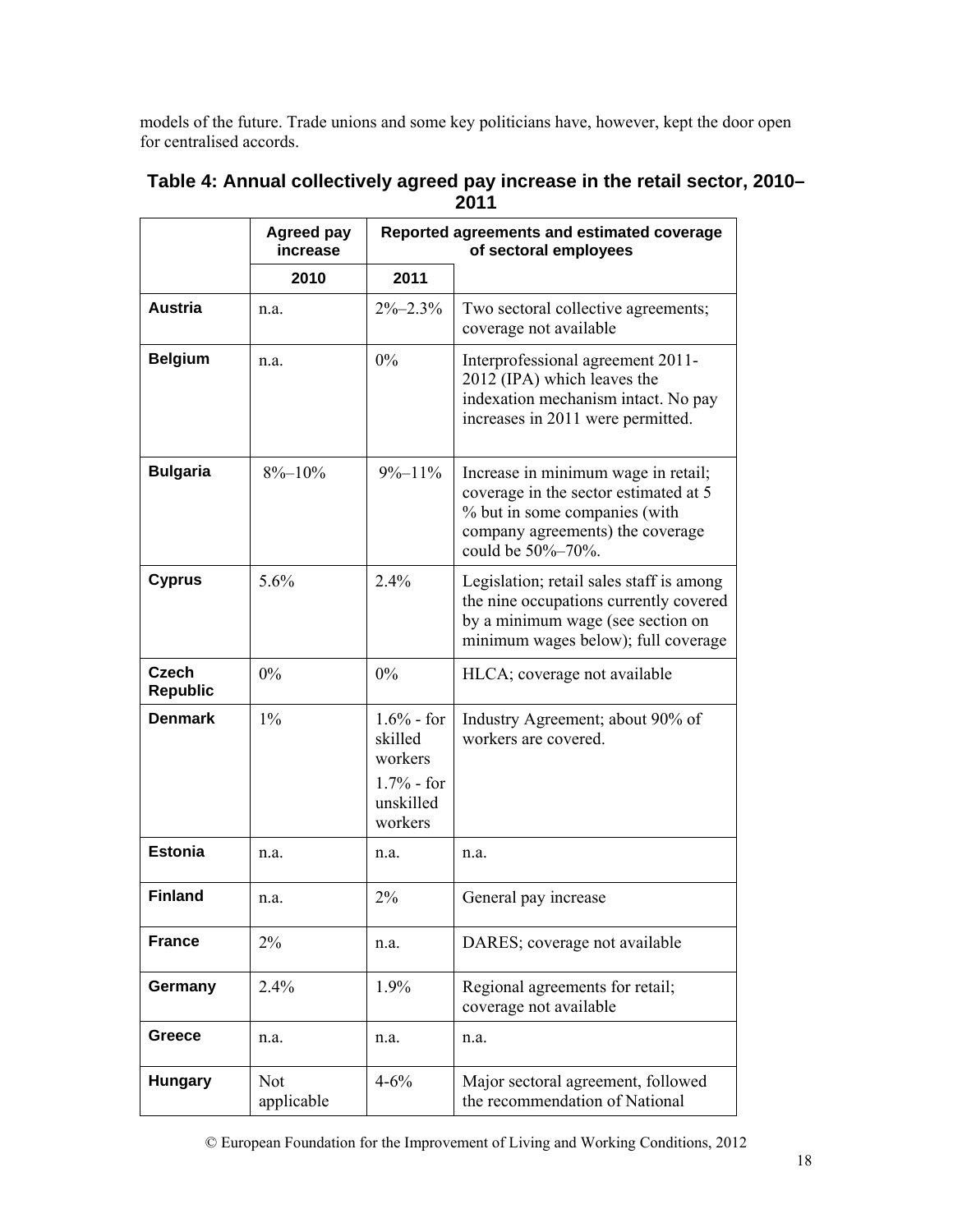|                    |       |                        | Reconciliation Council, mechanism<br>introduced in 2011 Coverage not<br>available.                                                                                                                                                                      |
|--------------------|-------|------------------------|---------------------------------------------------------------------------------------------------------------------------------------------------------------------------------------------------------------------------------------------------------|
| <b>Ireland</b>     | n.a.  | $0\%$                  | n.a.                                                                                                                                                                                                                                                    |
| <b>Italy</b>       | 2.7%  | 1.6%                   | Major collective agreements in the<br>sector; coverage not available                                                                                                                                                                                    |
| Latvia             | n.a.  | n.a.                   | n.a.                                                                                                                                                                                                                                                    |
| Lithuania          | n.a.  | n.a.                   | n.a.                                                                                                                                                                                                                                                    |
| Luxembour<br>g     | n.a.  | n.a.                   | n.a.                                                                                                                                                                                                                                                    |
| <b>Malta</b>       | 2.5%  | 0.7%                   | Economic Survey, 2011; coverage not<br>available                                                                                                                                                                                                        |
| <b>Netherlands</b> | $0\%$ | $2% -$<br>2.5%         | Sample of sub-sector agreements<br>(Retail electronics, Retail fashion and<br>sports, Retail sound and vision);<br>coverage not available                                                                                                               |
| <b>Norway</b>      | 3.6%  | 3.6%                   | Total annual increase for employees<br>in Virke companies (Retail and<br>wholesale trade), including carry-over<br>effects, general increase at central<br>level, wage drift and central level<br>guarantee clause; about 50% of<br>workers are covered |
| <b>Poland</b>      | n.a.  | n.a.                   | n.a.                                                                                                                                                                                                                                                    |
| Portugal           | 1.5%  | n.a.                   | Agreement for retail establishments<br>with more than 200 square metres;<br>coverage not available                                                                                                                                                      |
| Romania            | $0\%$ | 3.1%                   | Gross minimum wage as basis;<br>coverage not available                                                                                                                                                                                                  |
| Slovakia           | 4.3%  | 4.1%                   | Collective agreements covering<br>commerce and tourism; coverage not<br>available                                                                                                                                                                       |
| Slovenia           | 4%    | n.a.                   | Collective agreement for Retail;<br>coverage not available                                                                                                                                                                                              |
| <b>Spain</b>       | n.a.  | $2\% a)$<br>$1.5\%$ b) | a) General stores collective agreement<br>(covers 300,000 workers)<br>b) Agreement between CCC and<br>FECOHT-CCOO and FCTCHTJ-                                                                                                                          |
| <b>Sweden</b>      | 4.5%  | 4.7%                   | UGT (covers 120,000 workers)<br>Main sectoral agreement; covers<br>80,300 workers                                                                                                                                                                       |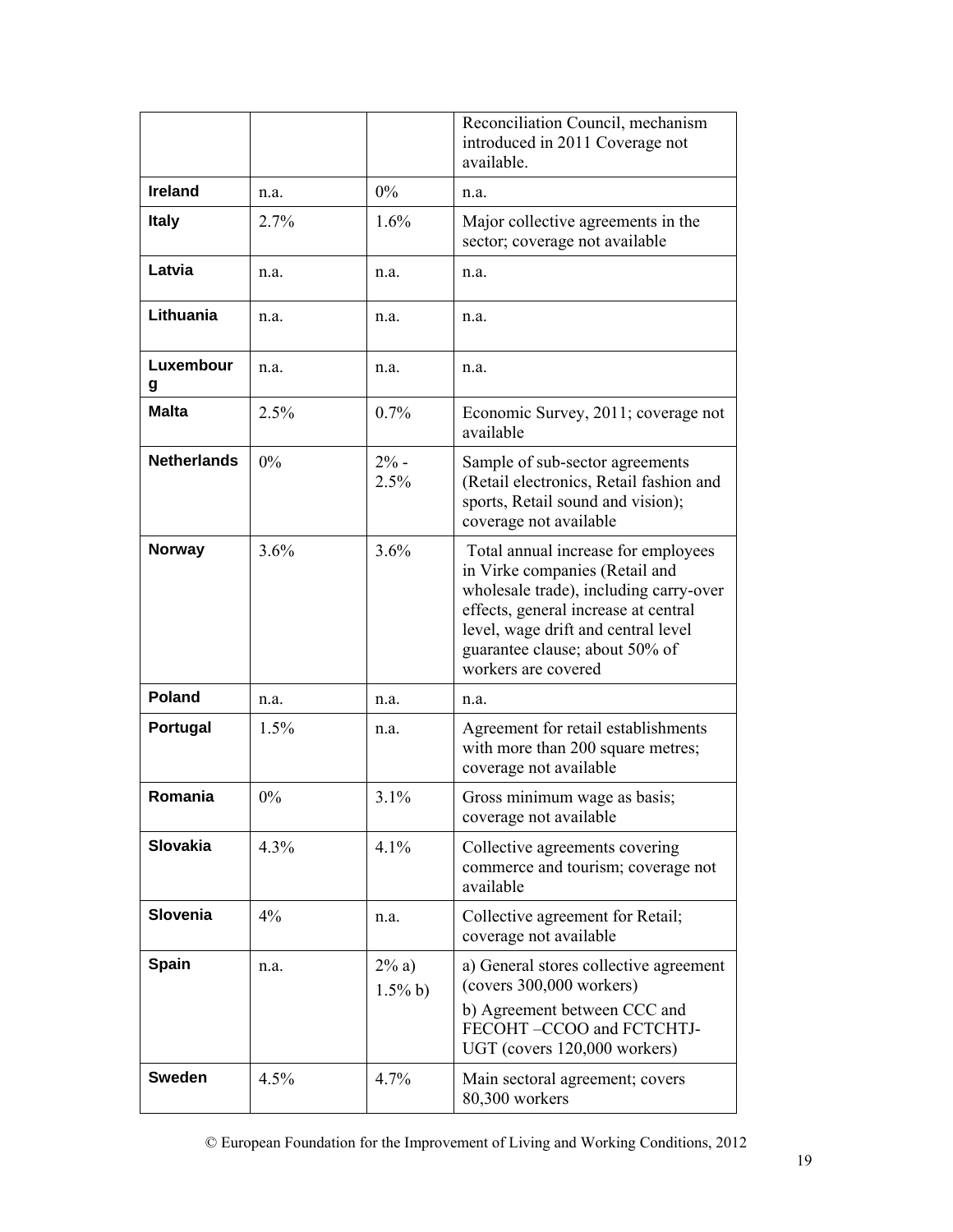| UK | 2.3% | $12.3\%$ | LRD figure for 'retail, wholesale, |
|----|------|----------|------------------------------------|
|    |      |          | hotels and catering'.              |

*Source: EIRO national centres. Note: N.a. = data not available.* 

Additional information on wage-related collective bargaining in the retail sector can be found for some countries on the EIRO website, where for example, the company-level agreement signed at Carrefour Group in Italy and the industrial disputes which took place at Tesco Hungary have been reported (**IT1104029I** and **HU1010021I**).

The report 'Representativeness of the European social partner organisations: Commerce' identifies the relevant national and supranational social partner organisations in the field of industrial relations in the sector, including retail trade (**TN1008018S**).

## **Civil Service**

In the vast majority of countries with data available, the pay increase in the civil service was lower than the average collective agreed pay increase for the whole economy. Sweden was the only exception with an increase slightly higher in the civil service (0.1 percentage point). In effect, Cyprus, Estonia, France, Ireland, Italy, Latvia, Lithuania, Poland, Portugal, Slovakia, Spain and the UK registered nominal wage freezes for civil servants (or a significant number of them) whereas the 'agreed' increases for civil servants in the rest of the countries were considerably lower than the national averages. Positive pay increases in civil service varied from 0.2% in Czech Republic and the Netherlands up to 15% in Romania (after a cut of 25% in 2010). In 2011, civil servants' pay was cut in Greece, Ireland and Latvia.

Civil servants in Cyprus, Estonia, Italy, Latvia, Lithuania, Spain and the UK experienced pay freezes both in 2010 and 2011. Only Bulgaria, Germany, Luxembourg and Romania reported a higher pay increase in 2011 than in 2010. The rest of countries with data available – Czech Republic, France, Denmark, Poland, Slovakia, the Netherlands and Sweden – had lower increases in 2011.

In the **Czech Republic** civil service sector, the main trend for wages is a declining one, evidenced by the cuts in the wage funds in the national budget for 2010 (2.3% nominal cut) and 2011 (foreseen in the national budget to reach 10%). The pay increase in 2011 stood at 0.2% down from 0.3% in 2010.

In **Romania**, where employees from public sector are paid according to the provisions of the unitary pay Law no. 330/2009 (see **RO0912019I**), the government issued Act no. 118/29 June 2010, with effect from 2 July 2010, setting out a 25% reduction of the gross salaries of employees paid from public funds, including fringe benefits and bonuses. However, in December 2010, by Act no. 258/2010, the level of gross salaries of employees paid from public funds increased by 15% compared with that of October 2010, starting on 1 January 2011.

The existing (1,700–1,750) collective agreements in the **Hungarian** civil service sector cover around  $110,000$  to  $125,000$  employees  $(18\% - 20\%$  of total). There has been no pay increase in the sector since January 2008 and a significant cut took place in 2009, when the  $13<sup>th</sup>$  month's salary was withdrawn. The major sectoral agreement followed the recommendation of the National Reconciliation Council (mechanism introduced in 2011), and therefore the pay increases should be between 4% and 6%.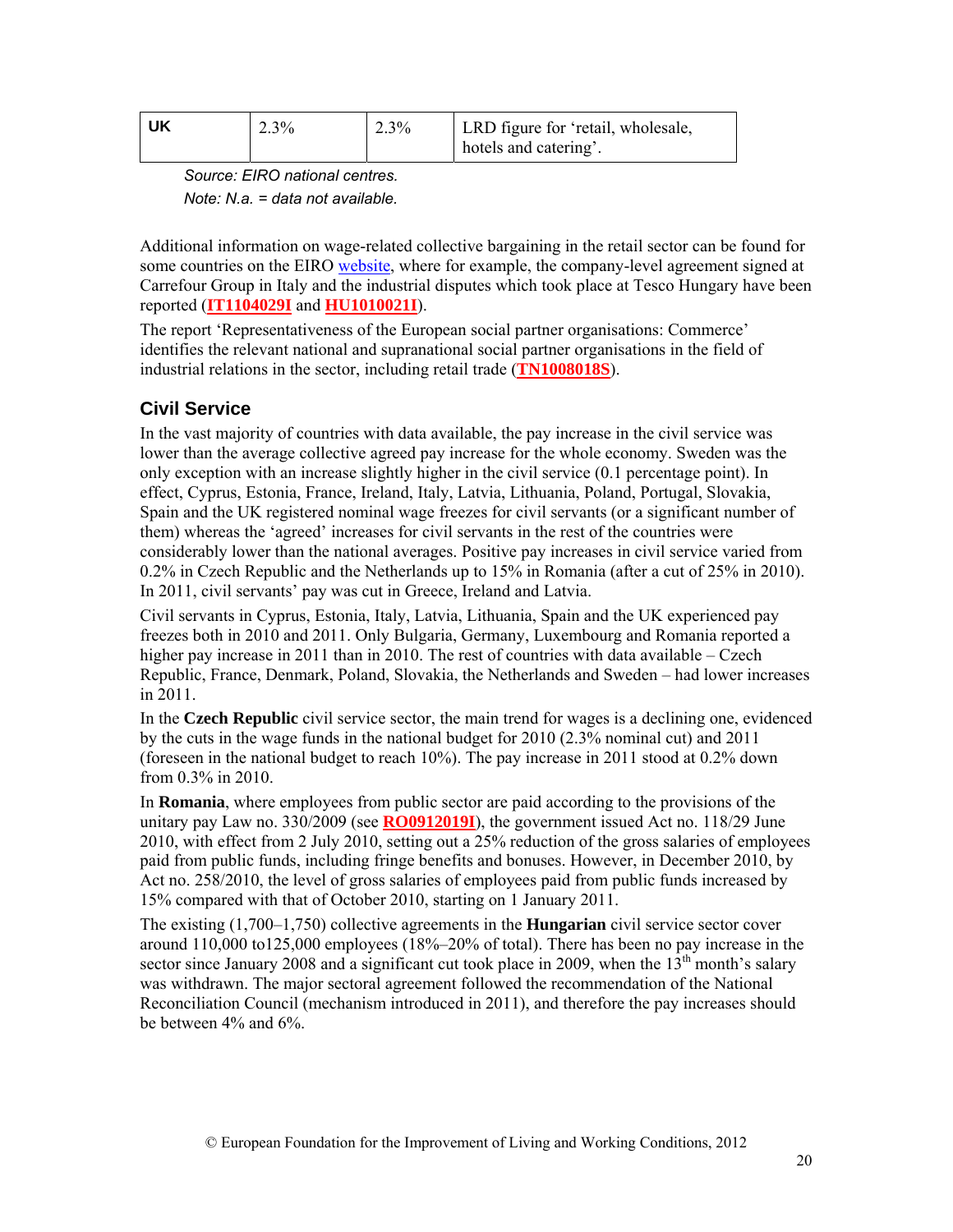#### *Pay freezes*

As **Cyprus** continues to deal with the consequences of the economic crisis, the level of collectively agreed pay increases remains a source of major concern, while the decentralised process of wage setting and the link between wages and productivity is a continuing debate. In this context, the government and the Pancyprian Federation of Public Employees (PASYDY), informally agreed on a freeze on pay and cost of living allowances, applied to the civil service for two years from 1 January 2010 until 31 December 2011. This decision was deemed necessary because of:

- the specific conditions created by the global financial crisis;
- the high unemployment rate;
- the reduced rate of economic growth;
- the sudden reduction in state revenues;
- the higher fiscal deficit and public debt.

Along similar lines, the **Italian** civil service will take pay freezes until 2013 as well as the extension of the reform of the collective bargaining system. The agreement between the government and social partners of 30 April 2009 extends to the public sector the January 2009 interconfederal agreement regarding the reform of the bargaining system. The agreement states that decentralised bargaining is an important instrument which can help improve productivity and efficiency in the public sector and confirms the need to increase the number of measures which can promote second level bargaining, linking increases with productivity, efficiency or quality objectives. More recently, on 11 April 2011 a joint agreement was signed in order to redefine and simplify the bargaining system in the public sector (**IT1104039I**).

All renewals of collective agreements in the Italian public sector will be suspended for the period 2010–2012 and salaries for public administration employees will be frozen from 2010 until 2013 as foreseen in Decree n.78/2010 (**IT1008019I**)

Also in **Lithuania**, were the minimum gross wage rate in the civil service sector is established in the Law on Civil Service, the wages of civil servants were frozen in 2010, 2011 and probably in 2012. The wages of the highest level civil servants have been reduced during this period of time: those receiving LTL 2,340–LTL5,850 (EUR 678–EUR 1,696) were reduced to LTL 2,327– LTL4,743 (EUR 674–EUR 1,375). It is, however, foreseen that the wages will return to the previous level as of 1 January 2013.

In **Spain**, the government–union agreement for the public sector within the framework of social dialogue 2010-2012 foresaw a pay increase of 0.3% in 2010. However, Royal Decree 8/2010 of 20May resulted in the non-fulfillment of the national agreement on public sector work signed by the Government, UGT, CCOO, CIG and ELA. The Royal Decree cuts public sector wages by an average of 5%: high-ranking officials have seen their salaries cut by between 8% and 15%, whereas those on lower pay have suffered losses of between 0.56% and 7%. In 2011, the wage increase was frozen by the government.

In June 2010, the **UK** government announced a two-year pay freeze for the public sector, including the civil service. For civil service bargaining units that already had a pay deal in place for 2010, the freeze would apply to 2011-2012, while for units that did not already have a 2010 settlement, the freeze would apply to 2010-2011. The pay freeze applies to employees earning above the full-time equivalent of £21,000 per year (around  $\epsilon$ 24,480 in 2010). Those earning less receive an increase of at least £250 ( $\epsilon$ 291) in each of the two years of the general freeze.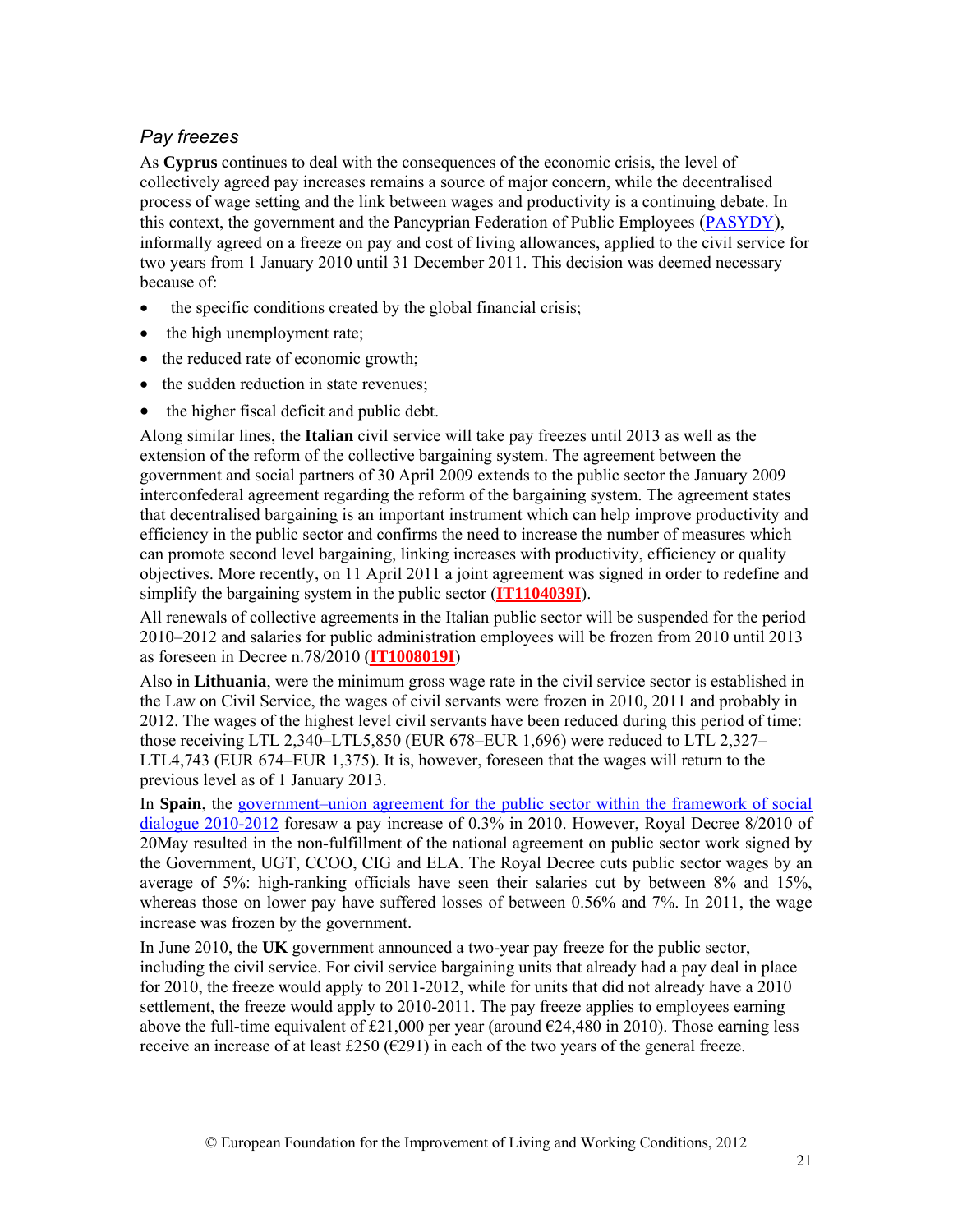## *From freezes to cuts*

In **Ireland** the '*Public Service Agreement'* (PSA), also known as The Croke Park Agreement, was finally agreed in March 2010, after long debates and widely differing views from the sector's trade unions, including a ballot by the Civil and Public Services Union (CPSU), to reject the agreement. In 2011 the General Secretary of the Public Service Executive Union (PSEU), said the agreement was working and therefore should be maintained while the Government reiterated its commitment to the agreement. Under the PSA, there was a civil service pay freeze in 2010– 2011, which is set to continue until the agreement ends in 2014.

However, pay cuts had been introduced in the civil service and wider public service from January 1, 2011 without agreement with trade unions (**IE0912029I**). The cuts were implemented through the Financial Emergency Measures in the Public Interest (No. 2) Bill 2009. The purpose of which was to:

*reduce the remuneration of public servants as a financial emergency measure in the public interest. The bill is introduced in the context of the priority being given to the stabilisation of the public finances, including the need to achieve an adjustment of over EUR 1 billion in the public service pay and pensions bill in 2010.* 

The pay cuts were as follows:

- a 5% cut in the first EUR 30,000 of annual salaries;
- a 7.5% reduction in the next EUR 40,000 of annual salaries;
- a 10% cut in the next EUR 55,000 of annual salaries.

### *Pay cuts*

Owing to the financial crisis, the **Greek** Government announced cuts in wages in the wider public sector for 2010 and 2011.. The new pay scale, which is implemented retroactively from 1 November 2011 causes significant income losses, (in certain cases, by more than 50%). Moreover:

- no pay rises are allowed;
- the hiring of personnel has been suspended or restricted;
- a system of flexible recruitment has been introduced;
- public services and organisations are being merged, downsized or shut down;
- thousands of employees are placed in the labour reserve or dismissed.

Law 4024/2011, passed in October 2011, marked the beginning of a very short procedure of radical reform of the public administration, which had to be completed by 31 December,2011. A new rank and pay scale was introduced, primarily introducing wage cuts for all categories of employees, in an attempt to achieve parity with the private sector.

In **Latvia**, the general policy since 2008 was to decrease wages and salaries, including in the public sector. This policy was continued in 2010 and 2011 in order to comply with conditions agreed in the Memorandum of Understanding between the European Community and the Republic of Latvia. The memorandum establishes the requirements for financial assistance from the international donors, which include a medium term fiscal programme involving, within medium term budgetary ceilings, a reduction of average public sector remuneration in nominal terms in 2009 by at least 15% relative to the original 14 November 2008 budget and a further 2% in 2010–2011. It has also to apply to local governments, government agencies and state owned companies, and it eliminates general bonuses, performance bonuses, vacation bonuses,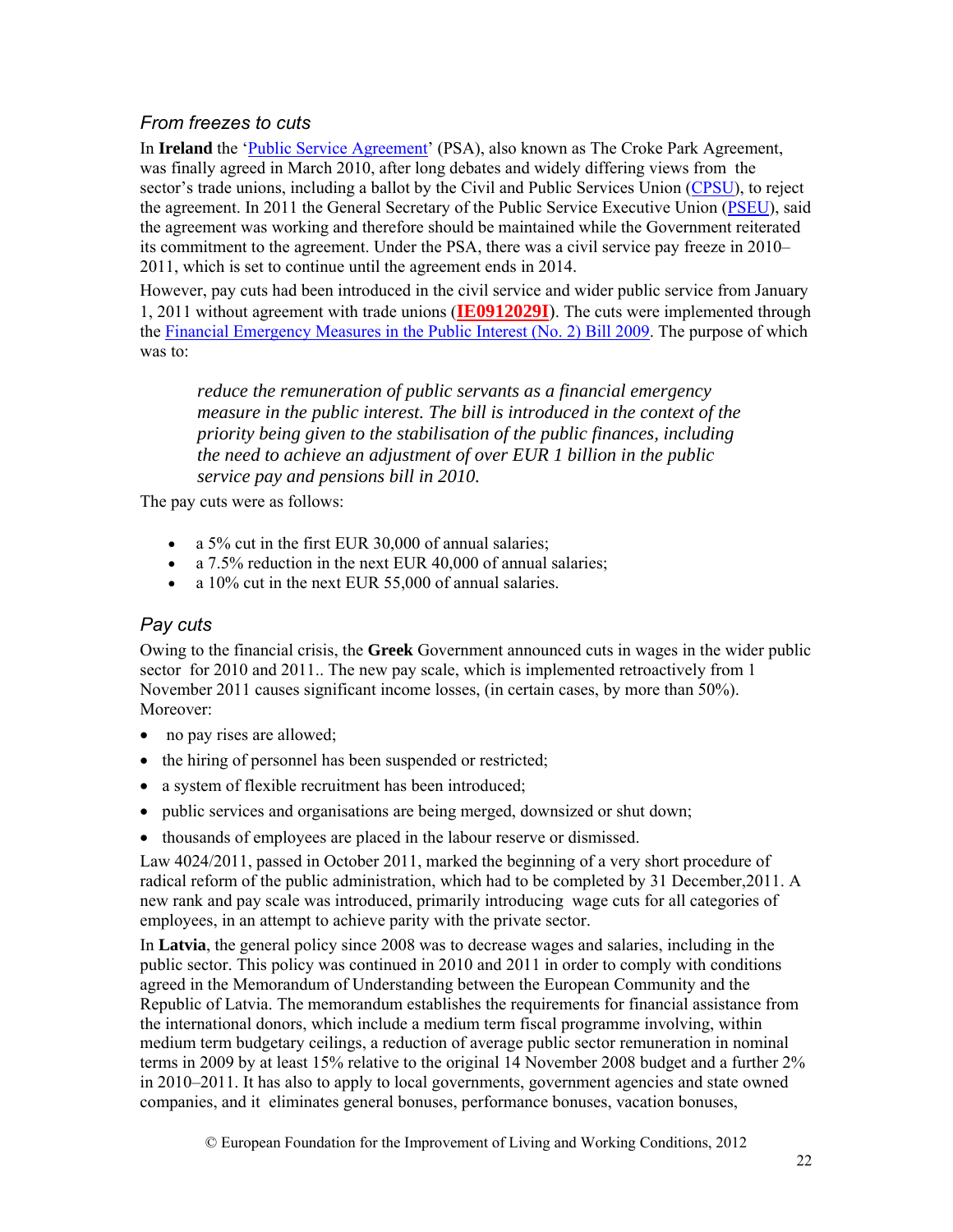management contracts, additional payments for work in high intensity conditions and similar such payments'.

|                                 | <b>Agreed pay increase</b>                                            |                                                                                              | <b>Reported sources</b>                                                                                                                                                                               |  |
|---------------------------------|-----------------------------------------------------------------------|----------------------------------------------------------------------------------------------|-------------------------------------------------------------------------------------------------------------------------------------------------------------------------------------------------------|--|
|                                 | 2010                                                                  | 2011                                                                                         |                                                                                                                                                                                                       |  |
| <b>Austria</b>                  | $0.9\%$ plus<br>an<br>additional<br>lump sum of<br>EUR 4 per<br>month | Between<br>$0.85\%$ and<br>2.09% (but at<br>least EUR<br>$25.50$ ),<br>averaging at<br>1.03% | Public sector terms of employment;                                                                                                                                                                    |  |
| <b>Belgium</b>                  | n.a.                                                                  | n.a.                                                                                         | No data available covering the whole sector.<br>Wages in the Federal public service have been<br>increased through the automatic indexation<br>system; in real terms, that represents no<br>increase. |  |
| <b>Bulgaria</b>                 | $2\% - 2.5\%$                                                         | 5%                                                                                           | Government decree                                                                                                                                                                                     |  |
| <b>Cyprus</b>                   | $0\%$                                                                 | $0\%$                                                                                        | Informal agreement between government and<br>PASYDY.                                                                                                                                                  |  |
| <b>Czech</b><br><b>Republic</b> | 0.3%                                                                  | 0.2%                                                                                         | Ministry of Finance;                                                                                                                                                                                  |  |
| <b>Denmark</b>                  | 2.4%                                                                  | 1.48%                                                                                        | General framework for the state workers                                                                                                                                                               |  |
| <b>Estonia</b>                  | $0\%$                                                                 | 0%                                                                                           | Three multi-employer collective agreements<br>concluded in health care, defence and<br>education sectors.                                                                                             |  |
| <b>Finland</b>                  | n.a.                                                                  | 1.3%                                                                                         | Sectoral collective agreements, general<br>increase in 2011, eventually followed by 0.7%<br>increments negotiated at organisational level.                                                            |  |
| <b>France</b>                   | 0.5%                                                                  | $0\%$                                                                                        | Wage increases determined by the government                                                                                                                                                           |  |
| Germany                         | 0.4%                                                                  | 1.6%                                                                                         | Data from WSI; average collectively agreed<br>basic pay increases.                                                                                                                                    |  |
| Greece                          | Pay cuts                                                              | Pay cuts                                                                                     | Retroactive pay cuts established by the<br>Government in November 2011 for the whole<br>public sector.                                                                                                |  |
| <b>Hungary</b>                  | <b>Not</b><br>applicable.                                             | $4 - 6\%$                                                                                    | Major sectoral agreement, followed the<br>recommendation of National Reconciliation<br>Council, mechanism introduced in 2011<br>Coverage not available.                                               |  |

## **Table 5: Annual collectively agreed pay in the civil service, 2010–2011**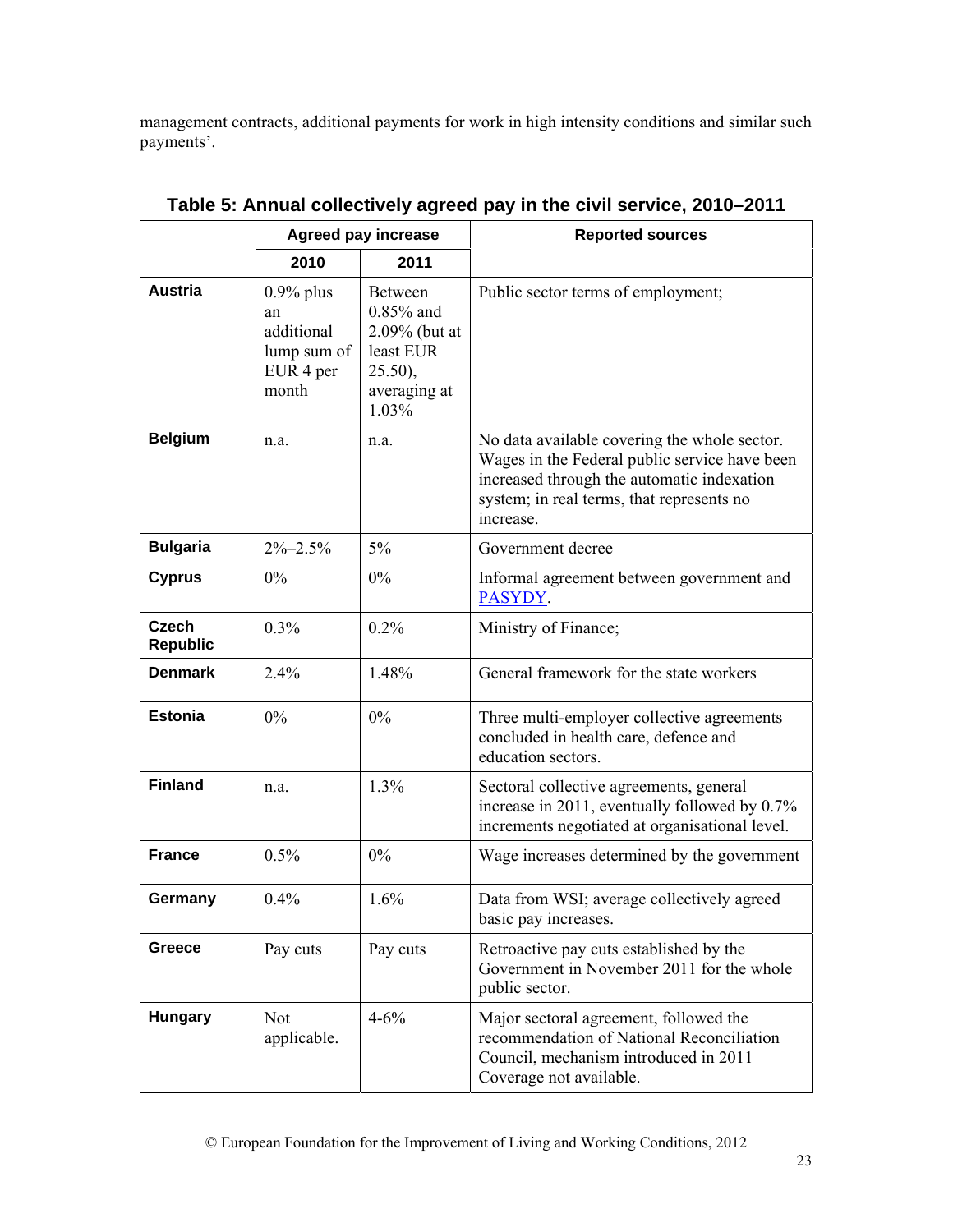| <b>Ireland</b>     | Pay cuts        | 0%                                                                                               | Pay cuts were imposed by government on all<br>public sector workers from 1 January 2010.<br>Pay freeze in 2010 - 2011 under the 'Public<br>Service Agreement 2010-2014'.                                                      |
|--------------------|-----------------|--------------------------------------------------------------------------------------------------|-------------------------------------------------------------------------------------------------------------------------------------------------------------------------------------------------------------------------------|
| <b>Italy</b>       | 0.6%            | 0%                                                                                               | Salaries for public administration employees<br>will be frozen from 2010 until 2013 as<br>foreseen in Decree n.78/2010 ( $IT1008019I$ )                                                                                       |
| Latvia             | 0%              | 0%                                                                                               | The outcomes of the collective bargaining in<br>2009 in public sector's institutions' and<br>established in collective agreements were<br>frozen in 2010 and 2011.                                                            |
| Lithuania          | 0%              | 0%                                                                                               | Law on Civil Service.                                                                                                                                                                                                         |
| Luxembourg         | 2.5%            | 1.9%<br>followed by<br>2.5%                                                                      | Increases followed the increase in the national<br>minimum wage.                                                                                                                                                              |
| <b>Malta</b>       | n.a.            | n.a.                                                                                             | Collective bargaining takes place at 'local<br>level; no data available.                                                                                                                                                      |
| <b>Netherlands</b> | 1.7%            | 0.2%                                                                                             | Average increases for the government sector<br>(excluding healthcare).                                                                                                                                                        |
| <b>Norway</b>      | 4.5%            | 4.0%                                                                                             | Total annual increase for state employees,<br>including carry-over effects, general increase<br>at central level and wage drift. 2010 figure<br>includes the increase due to working time<br>agreement for the police forces. |
| Poland             | $1\%$           | $0\%$                                                                                            | Set in annual budget law.                                                                                                                                                                                                     |
| Portugal           | 0%              | $0\%$ for<br>wages up to<br>EUR 1,500.<br>Cuts between<br>3.5% and<br>$10\%$ for<br>wages above. | Set by law.                                                                                                                                                                                                                   |
| Romania            | $-25%$          | 15%                                                                                              | Unitary pay law 330/209                                                                                                                                                                                                       |
| <b>Slovakia</b>    | $1\%$           | 0%                                                                                               | Multi-employer collective agreement for civil<br>servants                                                                                                                                                                     |
| Slovenia           | $-0.6\%$ .      | n.a.                                                                                             | Collective agreement for the public sector                                                                                                                                                                                    |
| Spain              | pay cuts        | $0\%$                                                                                            | Cuts in 2010 and freeze in 2011 by Royal<br>decree.                                                                                                                                                                           |
| <b>Sweden</b>      | $3.3\% - 3.4\%$ | $1.75%$ -<br>1.8%                                                                                | Two main collective agreements                                                                                                                                                                                                |
| UK                 | $0\%$           | $0\%$                                                                                            | Pay freeze established by the government.                                                                                                                                                                                     |

© European Foundation for the Improvement of Living and Working Conditions, 2012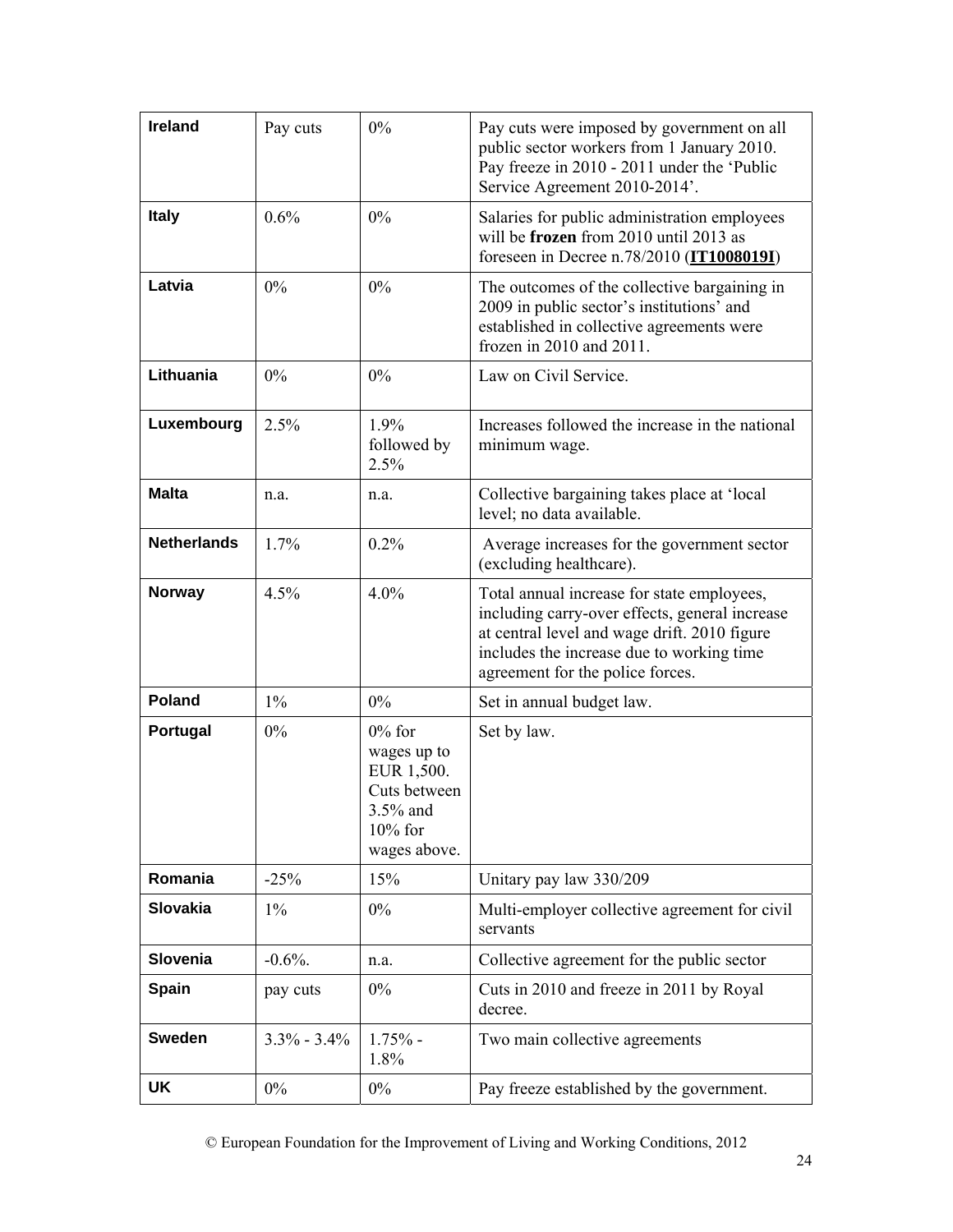#### *Source: EIRO national centres.*

Further information on wage-related collective bargaining in the civil service can be found for some countries on the EIRO website. This includes, for example, the call for strike action by the Slovenian Confederation of the Public Sector Trade Unions as a reaction to the government package considering the introduction of pay cuts in the public sector (**SI1109019I**); and the two agreements between the General Public Sector Confederation and the government which will lead to significant changes in the status of civil servants and the way they are paid, including career and pay scales (**LU1108011I**).

At European level it is worth mentioning the sectoral social dialogue committee for central government administrations which was set up in December 2010. Through this committee, workers and employer representatives from across the European Union will have the opportunity to deliver opinions, statements and documents to the European Commission on areas of European social and employment policy that may have consequences for all central government administrations at national level (**EU1102011I**).

The report 'Representativeness of the European social partner organisations: Public administration' identifies the relevant national and supranational social partner organisations in the field of industrial relations in the sector (**TN0912027S**).

## **National minimum wages**

A total of 20 EU Member States have set minimum wages at national level. In general, these are statutory minimum wages which usually apply to all employees or at least to a large majority of employees. The values of minimum wages reported here are gross, as deductions for income tax and social security contributions vary from country to country. The national minimum wages are enforced by law and often established after consultation with social partners, or directly, by national intersectoral agreements as in Belgium and Greece. Some countries also have special rates for young workers, which are reported below in the section 'Youth minimum wages'. Austria, Cyprus, Denmark, Finland, Germany, Italy, Sweden and also Non-EU Norway, do not have statutory minimum wages set at national level. More information on national minimum wages and sectoral minima can also be found in Eurofound's country profiles of industrial relations.

#### *Full adult rate*

When looking at changes in national minimum wage levels between 2010 and 2011, one can classify countries in three groups:

- those in which there was no increase;
- those with rather modest increases;
- those with slightly higher increases.

Table 6 summarises the officially agreed rates, in national currency, in force at the end of 2010 and 2011 as reported by the EIRO national correspondents.

## **No increase**

In 2011, five out of the 20 countries with a national minimum wage – Belgium, Czech Republic, Estonia, Ireland and Lithuania – did not register any change. Notably, these were part of the set of nine countries which in 2010 also did not register any increase in the national minimum wage.

• In Belgium an indexation of 2% was applied, to take into account the rise in prices, meaning that there was no increase of the statutory minimum wage in real terms.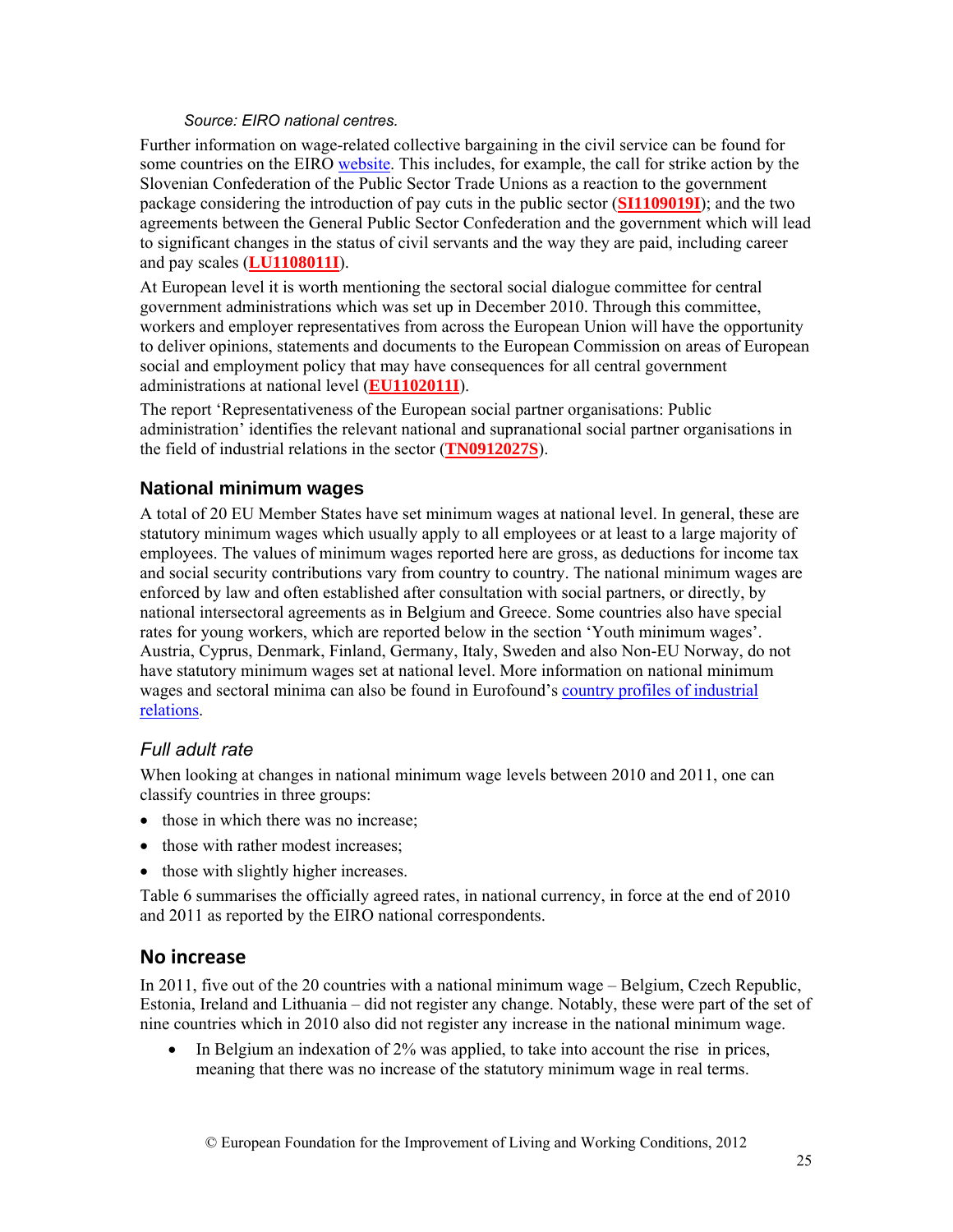- In the Czech Republic the monthly rate has been CZK 8,000 (about EUR 325 in 2011) since 2007.
- In Estonia, the national minimum wage of EUR 278 has not been updated since 2008.
- In Ireland, the minimum wage was cut by EUR 1 per hour to EUR 7.65 from February 1, 2011 as part the Fianna Fail/Green Government's four year economic recovery plan under the EU-IMF programme of financial support (IE1012029I). The new Fine Gael/Labour Government reversed the cut in the minimum wage and restored it to EUR 8.65 from July 1, 2011.
- In Lithuania, the minimum wage was last updated in January 2008 at LTL 800 (about  $\epsilon$ 232, in 2011). Minimum hourly pay and the minimum monthly wage in Lithuania are determined by the Government of the Republic of Lithuania (LRV), upon the recommendation of the Tripartite Council of the Republic of Lithuania (LRTT).

## **Moderate increase**

In Greece, Netherlands, Slovenia and Spain were registered relatively moderate increases compared to other countries.

- In Greece, the salary (and daily remuneration) thresholds for the unskilled personnel (and blue-collar workers) have been determined through collective bargaining between the GSEE (the workers' side) and **SEV, GSEVEE, ESEE** (the employers' side), and inscribed in the National General Collective Labour Agreement (EGSSE). The agreement established the minimum wage at EUR 751.39 for 2011, representing an increase of 1.6% in relation to 2010.
- In the Netherlands, the gross national minimum wages for adult employees (23 years and older), increased from EUR 1,416 to EUR 1,424.4 in January 2011 and then to EUR 1,435.2 in July of the same year. It represents a total yearly increase of 1.4%.
- In Slovenia, no major developments regarding the calculation of the minimum wage took place after the amendment to the Minimum Wage Act came into force in 2010. The minimum wage increased 1.96% between 2010 and 2011.
- In Spain, the minimum wage increased by  $1.3\%$  in 2011, thus being set at EUR 641.4. In 2012, no increase will be applied to the minimum wage.

## **Higher increase**

The rest of the countries registered slightly higher increases, ranging from 2.1% in Portugal up to 11.7% in Romania. In Bulgaria, France, Hungary, Luxembourg, Poland, Romania and the UK the increase registered in 2011 was higher than the previous year, while in Portugal and Slovakia the increases were lower than the year before.

- In Bulgaria, where there was no increase in the minimum wage in 2010, the rate for 2011 represented a raise of 12.5%.
- In France, the increase of the *Salaire minimum interprofessionnel de croissance* (SMIC) for 2011 was calculated on the basis of the consumer price index CPI (+1.5% between November 2009 and November 2010) and half of the purchasing power of the average hourly basic income, which increased by 0.2% between September 2009 and September 2010. Thus, the SMIC increased by  $1.6\%$  (1.5+0.2/2=1.6). In November 2011, however, it was found that the CPI had increased by 2.1% between November 2010 (the reference month) and October 2011. As this was above the 2% threshold discussed above, the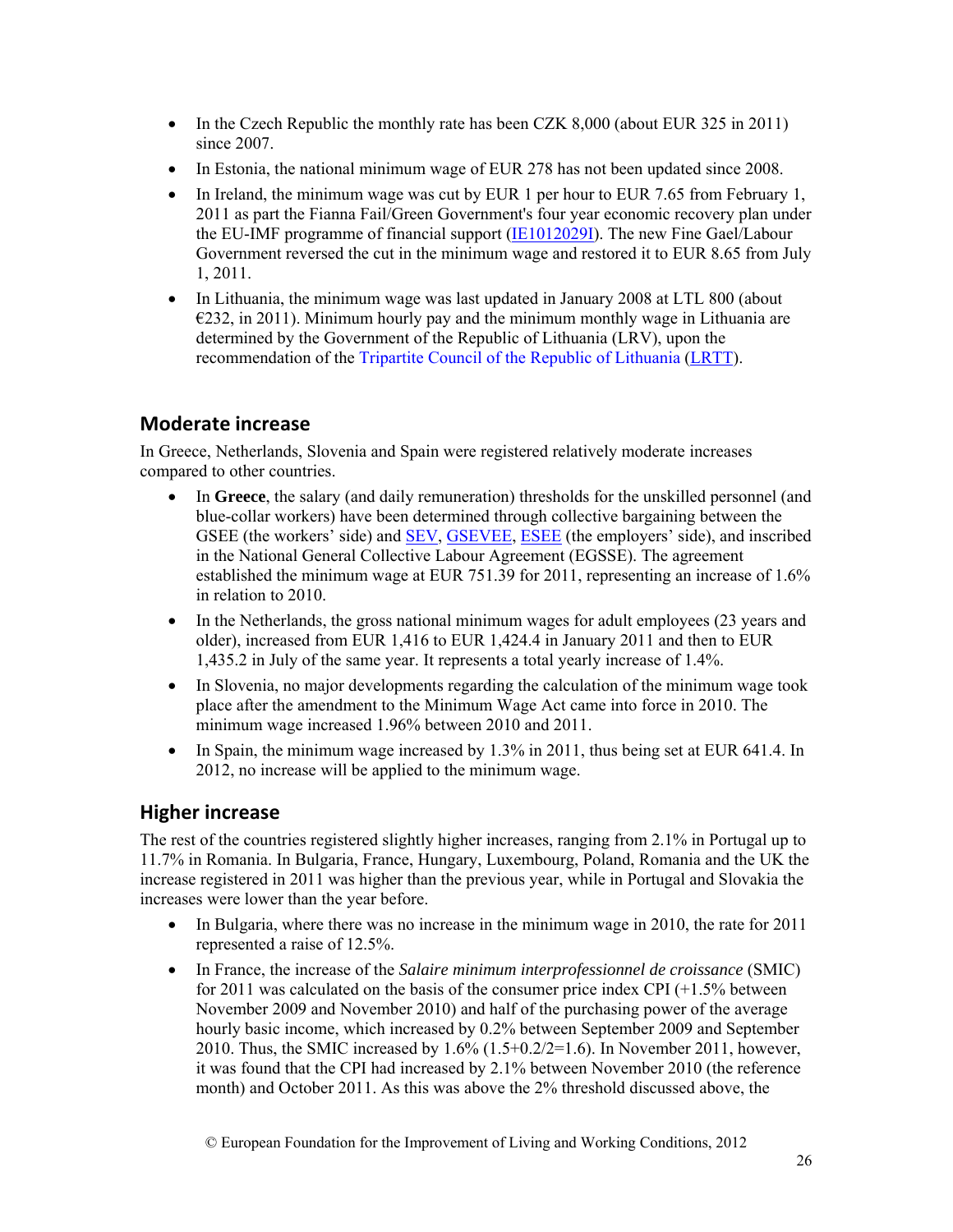SMIC had to be increased again by 2.1% in December 2011. In total, the SMIC grew 3.7% between 2010 and 2011.

- In Hungary, the increase of the minimum wage in 2011  $(6.12\%)$  was even higher than in 2010 (2.9%).
- In Latvia and Romania, where the respective minimum wages have been frozen in nominal terms in 2010, registered the highest increases in 2011: respectively 11% and 11.7%.
- In Luxembourg, whereas there was only one increase of 2.5% in 2010, in January  $(1.9\%)$ and again in October of 2011 (2.5%), totalising a growth of 4.5% in the year period.
- In Poland, in accordance with the Minimum Wage Act of 2002, the Tripartite Commission for Social and Economic Affairs increased the minimum wage for 2011 by 5.2% in relation to 2010.
- In Portugal, although the social pact from 2006 stipulated an increase of the national minimum wage up to EUR 500 in 2011, it stood at EUR 485, which represents an increase of 2.1% in relation to 2010, slightly lower than the one registered the year before  $(5.6\%)$ .
- In the UK, where the independent Low Pay Commission (LPC) makes annual recommendations on national minimum wage increases to the government, the hourly full hourly rate has been increased by 2.53%, just slightly above the 2.24% increase verified the year before.

|                          |                  |                                      | 2010                           | 2011                            |                                |
|--------------------------|------------------|--------------------------------------|--------------------------------|---------------------------------|--------------------------------|
|                          | <b>Frequency</b> | Rate                                 | % increase to<br>previous year | Rate                            | % increase to<br>previous year |
| <b>Belgium</b>           | Monthly          | EUR 1415.24                          | $2\%$ -<br>indexation          | EUR 1443.54                     | $2% -$<br>indexation           |
| <b>Bulgaria</b>          | Hourly           | <b>BGN 1.42</b><br>(EUR 0.73)        | $0\%$                          | <b>BGN 1.60</b><br>(EURO.81)    | 12.5%                          |
|                          | Monthly          | <b>BGN 240</b><br>(EUR 122.7)        |                                | <b>BGN 270</b><br>(EUR138.1)    |                                |
| Czech<br><b>Republic</b> | Hourly           | <b>CZK 48.10</b><br>(EUR 1.91)       | $0\%$                          | <b>CZK 48.10</b><br>(EURI.91)   | $0\%$                          |
|                          | Monthly          | <b>CZK 8,000</b><br>(EUR)<br>316.41) |                                | <b>CZK 8,000</b><br>(EUR316.41) |                                |
| <b>Estonia</b>           | Hourly           | <b>EUR 1.73</b>                      | $0\%$                          | <b>EUR 1.73</b>                 | $0\%$                          |
|                          | Monthly          | <b>EUR 278</b>                       |                                | <b>EUR 278</b>                  |                                |
| <b>France</b>            | Hourly           | <b>EUR 8.86</b>                      | 0.5%                           | <b>EUR 9.19</b>                 | 3.7%                           |
|                          | Monthly          | <b>EUR</b>                           |                                | EUR 1,393.82                    |                                |

#### **Table 6: Level of national gross minimum wage, 2010–2011, in national currency and euro equivalent**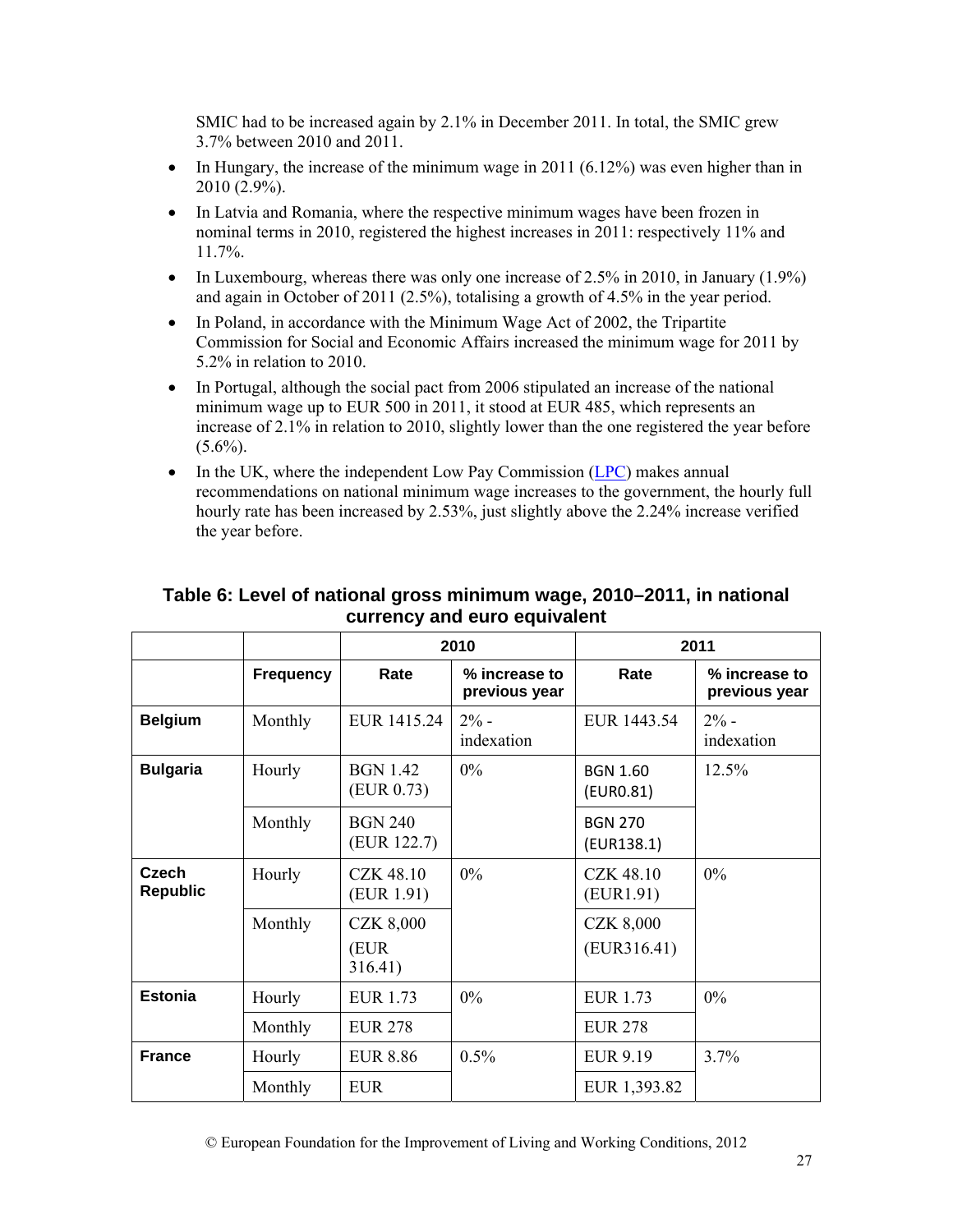|                    |         | 1,343.77                      |                         |                                   |                          |
|--------------------|---------|-------------------------------|-------------------------|-----------------------------------|--------------------------|
| Greece             | Daily   | <b>EUR 33.04</b>              | $0\%$                   | n.a.                              | 1.6%                     |
|                    | Monthly | EUR 739.56                    |                         | EUR 751.39                        |                          |
| <b>Hungary</b>     | Monthly | HUF 73,500<br>(EUR266.8)      | 2.9%                    | HUF 78,000<br>(EUR279.2)          | 6.12%                    |
| <b>Ireland</b>     | Hourly  | <b>EUR 8.65</b>               | $0\%$                   | <b>EUR 8.65</b>                   | $0\%$                    |
| Latvia             | Hourly  | LVL 1.083<br>(EUR1.53)        | $0\%$                   | LVL 1.189<br>(EUR1.68)            | 11%                      |
|                    | Monthly | <b>LVL 180</b><br>(EUR254.0)  |                         | <b>LVL 200</b><br>(EUR283.2)      |                          |
| Lithuania          | Hourly  | LTL 4.85<br>(EUR1.40)         | $0\%$                   | LTL 4.85<br>(EURI.40)             | 0%                       |
|                    | Monthly | <b>LTL 800</b><br>(EUR231.7)  |                         | <b>LTL 800</b><br>(EUR231.7)      |                          |
| Luxembourg         | Hourly  | <b>EUR 9.97</b>               | 2.5%                    | EUR 10,4132                       | 1.9% followed            |
|                    | Monthly | EUR1,724.81                   |                         | EUR 1,801.49                      | by $2.5%$                |
| <b>Malta</b>       | Weekly  | EUR152.29                     | 3.97%                   | EUR 153.45                        | 0.76%                    |
| <b>Netherlands</b> | Daily   | EUR 65,35                     | $0.64\%$ , on 1         | EUR 66,24                         | $0.59\%$ , on 1          |
|                    | Weekly  | EUR 326,75                    | January,<br>followed by | EUR 331,20                        | January,<br>followed by  |
|                    | Monthly | EUR1,416                      | $0.6\%$ , on 1<br>July. | EUR 1,435.2                       | $0.76\%$ , on 1<br>July. |
| <b>Poland</b>      | Monthly | PLN 1,317<br>(EUR329.69)      | 3.2%                    | PLN 1,386<br>(EUR336.36)          | 5.2%                     |
| Portugal           | Monthly | <b>EUR475</b>                 | 5.6%                    | <b>EUR 485</b>                    | 2.1%                     |
| Romania            | Monthly | <b>RON 600</b><br>(EUR142.44) | $0\%$                   | <b>RON 670</b><br>(EUR158.1)      | 11.7%                    |
| Slovakia           | Monthly | EUR307.7                      | 4.1%                    | <b>EUR 317</b>                    | 3%                       |
| Slovenia           | Monthly | EUR734.15                     | 22.9%                   | <b>EUR 748.1</b>                  | 1.9%                     |
| <b>Spain</b>       | Monthly | EUR633 (14)<br>times)         | 1.4%                    | EUR 641.4<br>$(14 \text{ times})$ | 1.3%                     |
| <b>UK</b>          | Hourly  | GBP 5.93<br>(EUR 6.91)        | 2.24%                   | GBP 6.08<br>(EUR 7)               | 2.53%                    |

*Notes: Euro conversions, where necessary, used the average exchange rates for 20 and 2009 from the European Central Bank (ECB).* 

*Source: EIRO national centres.*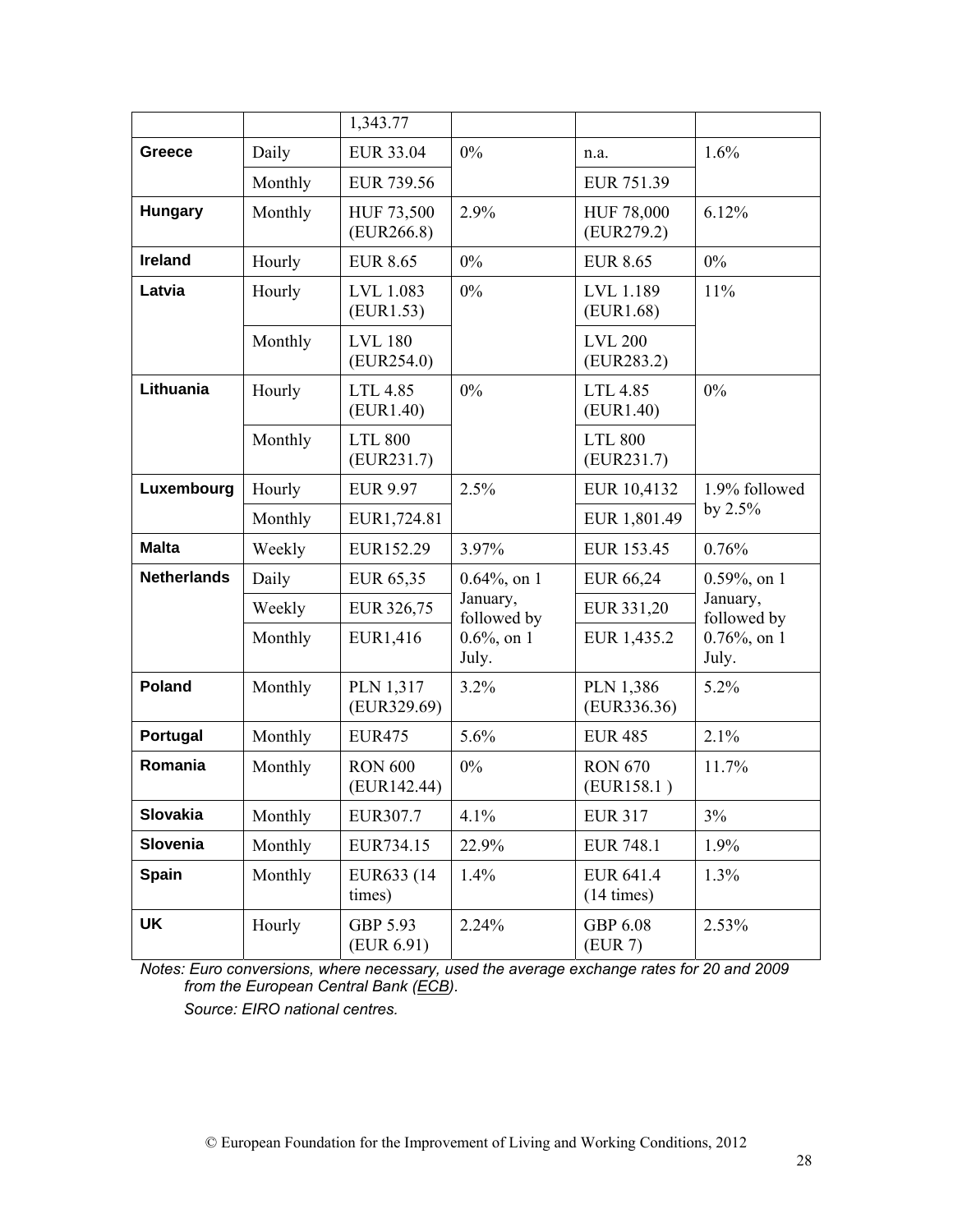## *Youth minimum wage*

Part of the countries with national minimum wages also set minimum wages for younger workers (see Table 7). In most of the cases the 'youth rate' is lower than the full adult rate. Latvia continues to be the exception, where the adult minimum is also applied to young workers although, by regulation, they have a shorter working week, resulting, in practice, in a minimum which stands above the adult minimum by 14.4%.

Greece was the only country where the regulations were changed on the minimum wage for young workers. Under the new measures, employers who recruit new entrants in the labour market aged less than 25 years old can pay them 84% of the national minimum wage. As regards new entrants under 21 years old, the employers may pay a salary that corresponds to no less than 80% of the minimum wage. Moreover, special contracts of apprenticeship can established between employers and individuals aged 15–18 years,, lasting up to one year. The apprentices will receive 70% of the wage threshold of the National General Collective Employment Agreement (and they will be insured under the sickness branch with benefits in kind plus 1% against the risk of accident).

|                          | <b>Recipients</b>                                                                                      | Rate or percentage of<br>full rate            |
|--------------------------|--------------------------------------------------------------------------------------------------------|-----------------------------------------------|
| <b>Belgium</b>           | Workers aged 16 years                                                                                  | 70%                                           |
|                          | Workers aged 17 years                                                                                  | 76%                                           |
|                          | Workers aged 18 years                                                                                  | 82%                                           |
|                          | Workers aged 19 years                                                                                  | 88%                                           |
|                          | Workers aged 20 years                                                                                  | 94%                                           |
|                          | Workers aged 21 years and over                                                                         | 100%                                          |
| Czech<br><b>Republic</b> | Workers aged below 18 years                                                                            | 80%                                           |
|                          | Workers aged 18-21 years                                                                               | 90%                                           |
| <b>France</b>            | Workers aged below 17 years                                                                            | 80%                                           |
|                          | Workers aged 17-18 years                                                                               | 90%                                           |
| Greece                   | Workers aged 15–18 years                                                                               | 70%                                           |
|                          | First entrants aged 19-21 years                                                                        | 80%                                           |
|                          | First entrants aged 22-25 years                                                                        | 84%                                           |
| <b>Ireland</b>           | Workers aged below 18 years                                                                            | EUR 6.06 per hour                             |
|                          | Workers aged over 18 years, on first year of first<br>employment                                       | EUR 6.92 per hour                             |
|                          | Workers aged over 18 years, on second year of first<br>employment                                      | EUR 7.79 per hour                             |
|                          | Workers aged over 18, training or study undertaken<br>in normal working hours (1st / 2nd / 3rd period) | <b>EUR 6.49/EUR</b><br>6.92/EUR 7.79 per hour |
| Luxembourg               | Workers aged 15 and 16 years                                                                           | 75%                                           |

#### **Table 7: Minimum wages for young people, 2011**

© European Foundation for the Improvement of Living and Working Conditions, 2012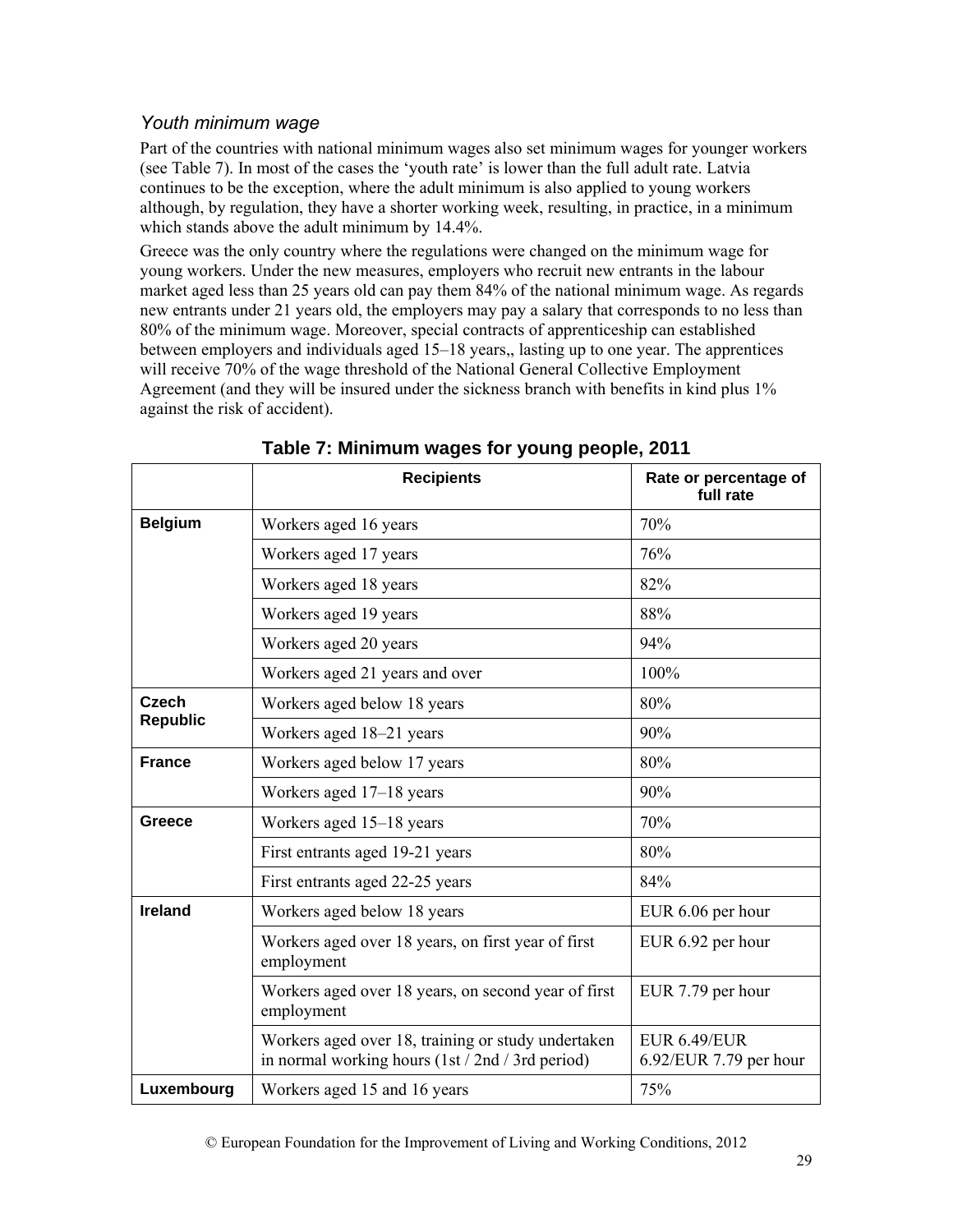|                    | Workers aged 17–18 years                                            | 80%                                        |
|--------------------|---------------------------------------------------------------------|--------------------------------------------|
| Latvia             | Workers aged 15–18 years                                            | 114.4% (LVL 1.36<br>$(EUR 1.93)$ per hour) |
| <b>Malta</b>       | Workers aged under 17 years                                         | 94%                                        |
|                    | Workers aged over 17 years                                          | 96%                                        |
| <b>Netherlands</b> | Workers aged 15 years                                               | 30%                                        |
|                    | Workers aged 16 years                                               | 34.5%                                      |
|                    | Workers aged 17 years                                               | 39.5%                                      |
|                    | Workers aged 18 years                                               | 45.5%                                      |
|                    | Workers aged 19 years                                               | 52.5%                                      |
|                    | Workers aged 20 years                                               | 61.5%                                      |
|                    | Workers aged 21 years                                               | 72.5%                                      |
|                    | Workers aged 22 years                                               | 85%                                        |
| Poland             | First year in employment                                            | 80%                                        |
| UK                 | Workers aged 16–17 years                                            | GBP 3.68 (EUR 4.24)<br>per hour            |
|                    | 'Development rate': 18–21 years (until 2009); 18–<br>20 (from 2010) | GBP 4.98 (EUR 5.74)<br>per hour            |
|                    | Apprentices (introduced in Oct 2010)                                | GBP 2.60 (EUR 3) per<br>hour               |

*Notes: Euro conversions, where necessary, used the average exchange rates for 20 and 2009 from the European Central Bank (ECB).* 

*Source: EIRO national centres.* 

#### *National debates about minimum wages*

The recent uneasy times of crisis seems to have (re)opened the debates about the need and importance of establishing national minimum wages and how they are calculated. While, in a number of countries without a national minimum wage, such as Cyprus and Germany, there are some attempts to bring the debate to the front of the political discussion, in other countries, with an established national minimum wage, the discussion is about the calculation method, as in France, Lithuania or the Netherlands. In Sweden the main topic for debate is the reaction, mainly by trade unions to the idea of a European Union wide minimum wage.

The 2011 increase in minimum wages as provided for by existing legislation (in **Cyprus** national minimum wages apply to nine specific occupations: sales staff, clerical workers, auxiliary healthcare staff, auxiliary staff in nursery schools, in crèches and in schools, security guards, caretakers and cleaners) was made part of the work of the Labour Advisory Board and has reignited a debate over readjusting minimum wages. In this context, the Cypriot Government's decision to increase further minimum wages sparked strong opposition from employers, while a small proportion of workers have demanded even bigger increases, along with greater coverage for more occupations, and other benefits as well. More specifically, in view of the global financial crisis, the Cyprus Chamber of Commerce and Industry (CCCI) demanded that no further increases be made to the minimum wage, claiming that in fact it has been increased by a total of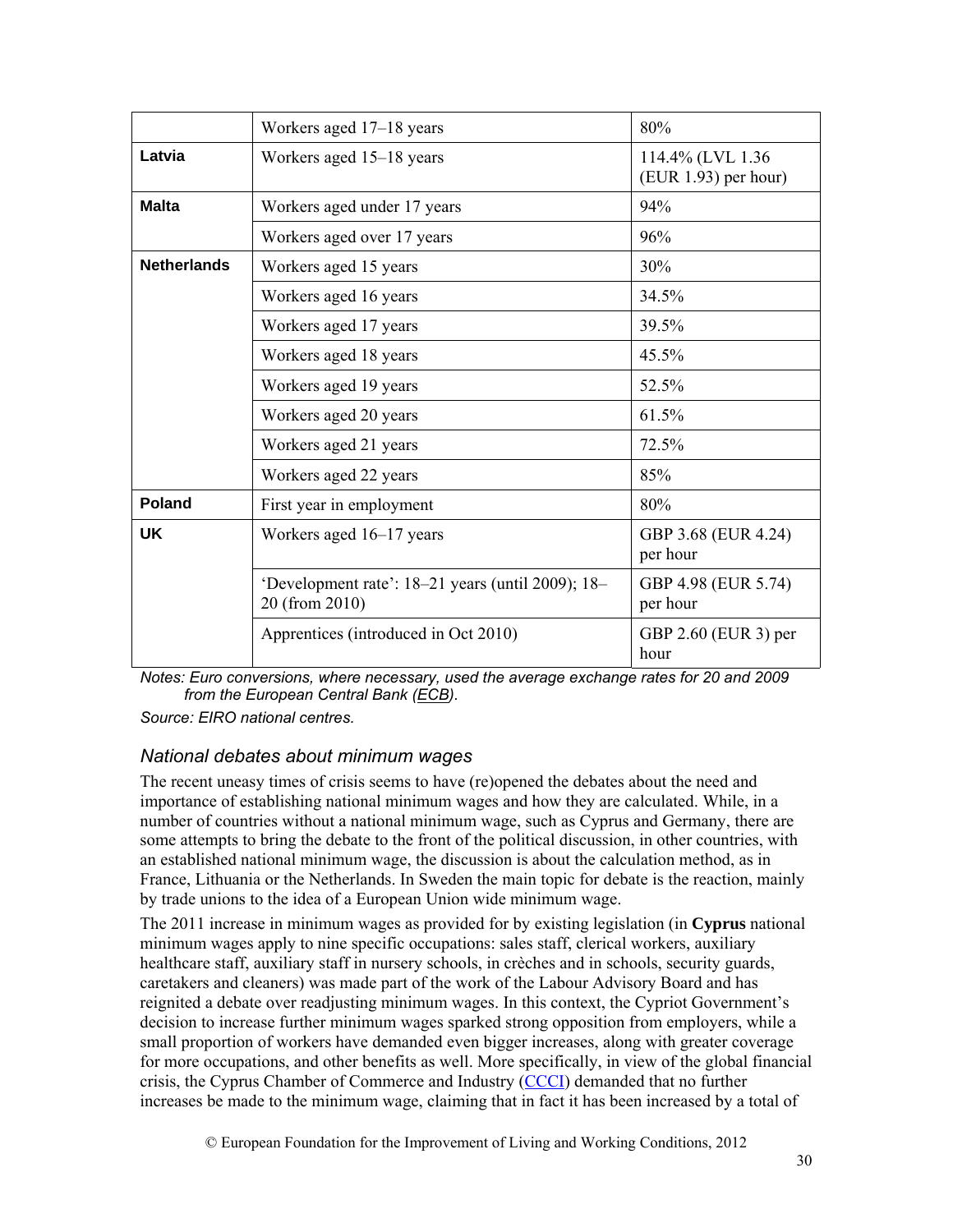28% over the last four years. However, the Democratic Labour Federation of Cyprus (DEOK) is of the opinion that the minimum wage and all salaries should be increased and maintained at 60% of the national median wage. DEOK has also proposed that:

- the minimum wage should cover all occupations, in all sectors of the economy where there is no sectoral or enterprise-level labour agreement;
- the decree should include other minimum benefits, such as pay indexation, the right to sickness leave, coverage of medical care and inclusion of workers in welfare funds.

In the government's view, the decree on increasing the minimum wage protects the most vulnerable groups, the majority of whom are young men and women employed in jobs not covered by collective labour agreements (**CY1105029I**).

There has been a long and continuing debate on the introduction of a statutory national minimum wage in **Germany** (**DE0409205F**; **DE0608059I**; **DE1110019I**). The trade unions affiliated to the Confederation of German Trade Unions (DGB) want a minimum wage of EUR 8.50 per hour, which is rejected by the Confederation of German Employers' Associations *(BDA)*. Polls show strong public support for a national minimum wage, however, the current conservative-liberal coalition government has so far decided not to introduce one

The possibility of introducing a statutory minimum wage is debated from time to time in **Denmark** was last debated as a means to stop **social dumping** in the construction and the transport sectors, where Central and Eastern European workers are paid much less than the amount specified in the Danish agreements. However, the discussion has faded out every time it has begun.

The **Swedish** (Nordic) system where social partners independently negotiate working conditions and wages without interference from the government, seem to be favoured by both trade unions and employers' associations. No discussions regarding the implementation of a national minimum wage took place during 2010/2011. However, the proposal from the European Trade Union Confederation (ETUC) regarding a union-wide minimum wage was met by massive protests from trade union parties. The Swedish Confederation for Professional Employees (TCO), for instance, argued that the Swedish system was in line with current EU regulations and that the EU minimum wage system would mean that the wages would be set on a supranational level. No major positive reactions on the proposal have been recorded. Nevertheless, national discussions regarding minimum wages in collective agreements took place and the sticking points are that employers' associations want lower wages in order to tackle the high unemployment rate whereas trade unions, such as the Swedish Trade Union Confederation (LO) argue that lower wages won't have any effect on unemployment rates, citing the fact that the lowering of the pay roll tax for young people in 2007 has not resulted in the employment of more young people.

In **France**, a committee of experts has issued an annual recommendation concerning the development of the SMIC since 2009. In its first report the commission advised the government not to increase the minimum above the level of compulsory adjustment for 2010. This should avoid wages placing an additional burden on companies during the crisis. This decision was criticised by the unions and the Socialist Party (PS), which feared a threat to social justice, and decreasing purchasing power that would damage the economy. The current Minister of Labour also refused to increase the SMIC above the compulsory level for 2011, as he expressed concerns about the competitiveness of the French economy.

In **Lithuania**, as the minimum wage was last increased more than four years ago (in January 2008) and is almost the lowest in the EU27, during 2010–2011 trade unions tried several times and by various ways to increase it, however with no success.Demands to increase the minimum wage were made at both mass protest actions organised by trade unions during  $2010-2011 - in$ November 2010 (**LT1010019I**) and in March 2011 (**LT1104019I**). Social partners also discussed the possibility of increasing the minimum wage during negotiations to renew the signing of the

© European Foundation for the Improvement of Living and Working Conditions, 2012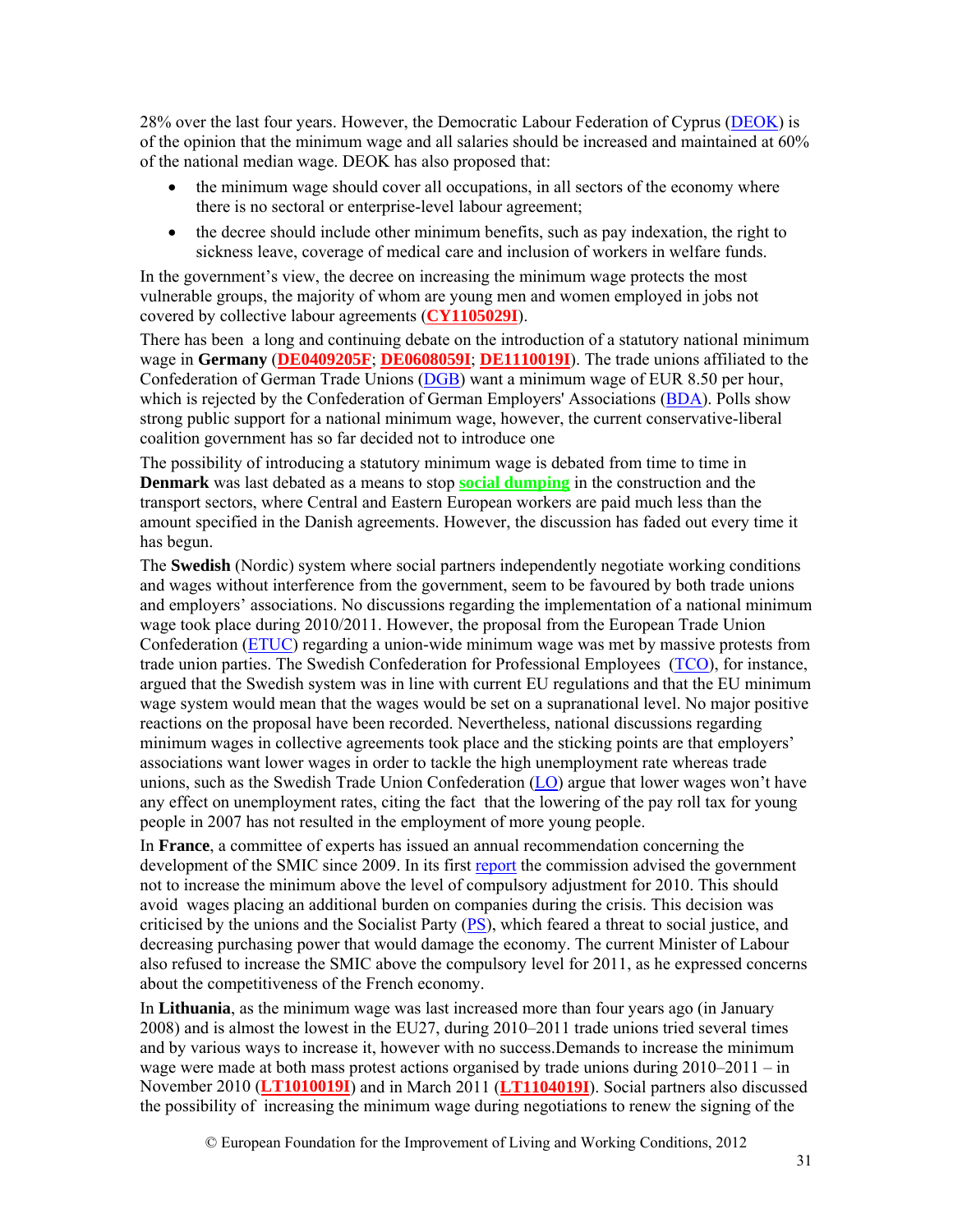National Agreement. The national agreement, signed between the Lithuanian government and social partners in October 2009, expired at the end of 2010. Despite some shortcomings, all parties supported the idea of signing a new national agreement. Trade unions demanded that the minimum wage should increase from LTL 800 (EUR 232) to LTL 1,000 (EUR 290) and to at least LTL 1,200 (EUR 348) at a later stage (**LT1011019I**). However, after long discussions, social partners failed to agree and the issue of the minimum wage was further discussed by social partners at the sittings of the Tripartite Council of the Republic of Lithuania (LRTT) other meetings of national trade unions, employer organisations and the Government (**LT1102019I**), however with no success (**LT1105029I**).

On 1 July 2011, the **Dutch** Ministry of Social Affairs unilaterally decided to fix the so-called normal working week at 40 hours for the purpose of calculating the level of the minimum wage. Until then, differences in weekly times across sectors and firms were taken into account (for example, 36, 38 and 40 hours), meaning that, in terms of wages, this decision may have positive consequences for some employees but negative for others. Since 2007, the Labour Inspectorate can fine employers for not observing the Act on minimum wages. The yearly number of fines gradually increases, as does the number of court cases where employers challenge the (amount of the) fines. Since 1 January 2010 both the temporary work agencies and the hiring firms are responsible for paying the minimum wage. A bill is pending to increase control of temporary work agencies – fraudulent agencies are responsible for the fact that many employees are underpaid.

#### **Gender pay gap**

According to the preliminary figures from Eurostat, there was a reduction in the pay differential among women and men between 2010 and 2011. Calculated in the unadjusted form, the pay gap decreased from 16.9% in 2009 to 16.4% in 2010. This resulted from a generalised reduction of the gender pay gap in the majority of Member States, which, however, did not take place everywhere. In some countries there was, in fact, a widening of the gender pay gap, being greater in Latvia, Portugal and Romania – with increases of, respectively, 2.7, 2.8 and 4.4 percentage points between 2009 and 2010. On the other hand, Poland registered the most significant improvement, reducing the gap from 9.8% to 5.3% and has, in 2010, the second lowest gender pay differential of the EU (see figure).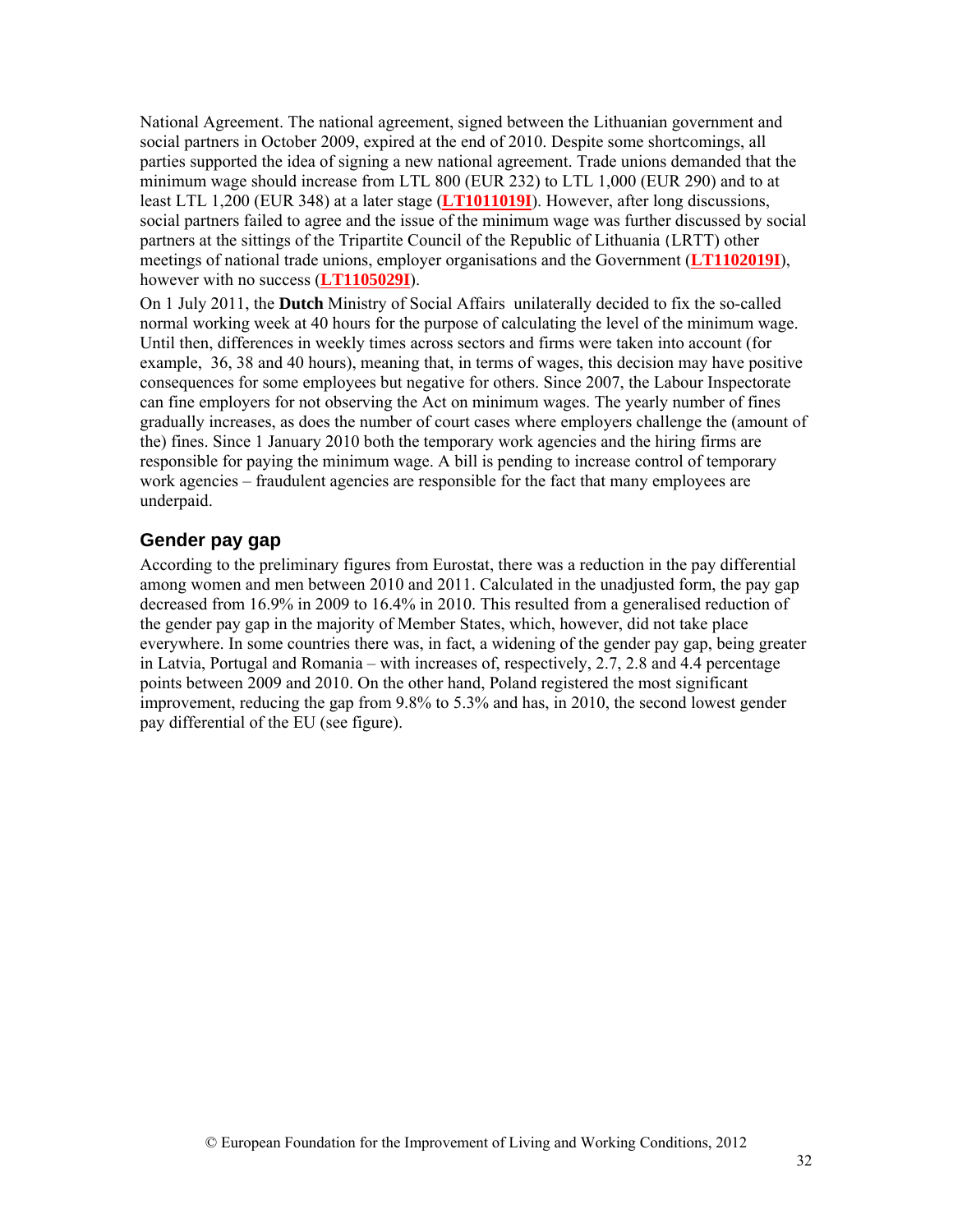

Note: Data for Greece and Estonia, 2008; for Austria, Cyprus, France, Ireland, Italy and Spain, preliminary data for 2010; 2009 and 2010 preliminary data for EU27.

Source: Eurostat, 2012, based on Structure of Earnings Survey.

#### **Figure 3 - Gender pay gap in unadjusted form, 2009-2010 (%)**

According to the information gathered for this report, the reduction of the gender pay gap had a small impact in a very limited number of countries. After the collective bargaining rounds in the retail sector in Austria took place in autumn 2011, the newly negotiated agreement was implemented on 1 January 2012 and includes significant improvements in the framework conditions (**AT1201011I**). One of the included measures, which was considered as a step towards reducing the gender pay gap, was the fact that the ten months (in total) of childcare and family

© European Foundation for the Improvement of Living and Working Conditions, 2012